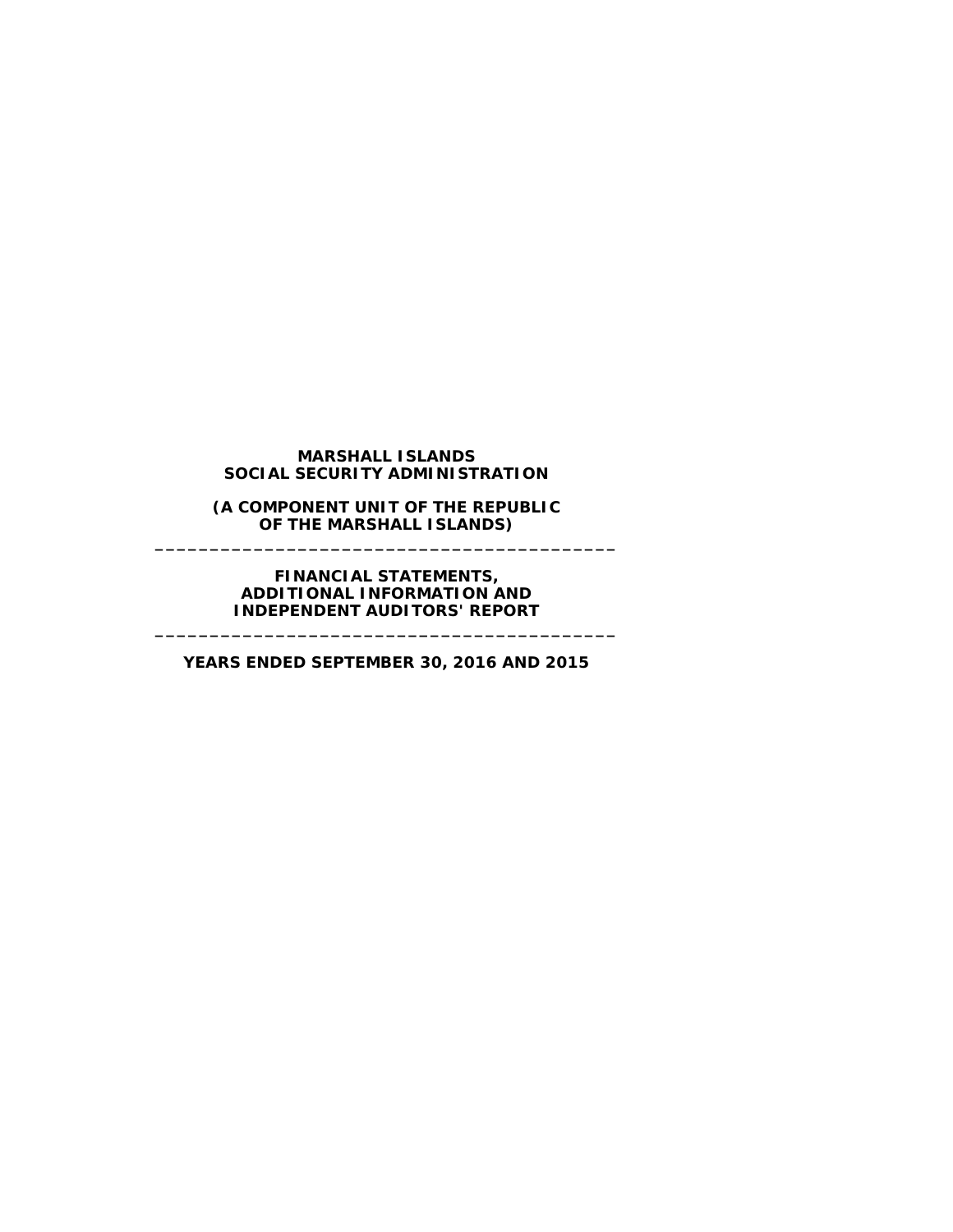#### Years Ended September 30, 2016 and 2015 Table of Contents

|          |                                                                                                                                                                                                                                    | Page No. |
|----------|------------------------------------------------------------------------------------------------------------------------------------------------------------------------------------------------------------------------------------|----------|
| Ι.       | INDEPENDENT AUDITORS' REPORT                                                                                                                                                                                                       | 1        |
| Н.       | MANAGEMENT'S DISCUSSION AND ANALYSIS                                                                                                                                                                                               | 4        |
| III.     | <b>FINANCIAL STATEMENTS:</b>                                                                                                                                                                                                       |          |
|          | Statements of Fiduciary Net Position                                                                                                                                                                                               | 10       |
|          | Statements of Changes in Fiduciary Net Position                                                                                                                                                                                    | 11       |
|          | Notes to Financial Statements                                                                                                                                                                                                      | 12       |
| $IV_{-}$ | OTHER SUPPLEMENTARY INFORMATION:                                                                                                                                                                                                   |          |
|          | Combining Statement of Fiduciary Net Position                                                                                                                                                                                      | 23       |
|          | Combining Statement of Changes in Fiduciary Net Position                                                                                                                                                                           | 24       |
| V.       | INDEPENDENT AUDITORS' REPORT ON COMPLIANCE WITH<br><b>LAWS AND REGULATIONS</b>                                                                                                                                                     |          |
|          | Independent Auditors' Report on Internal Control Over Financial<br>Reporting and on Compliance and Other Matters Based on an<br>Audit of Financial Statements Performed in Accordance with<br><b>Government Auditing Standards</b> | 25       |
|          | Unresolved Prior Year Findings                                                                                                                                                                                                     | 27       |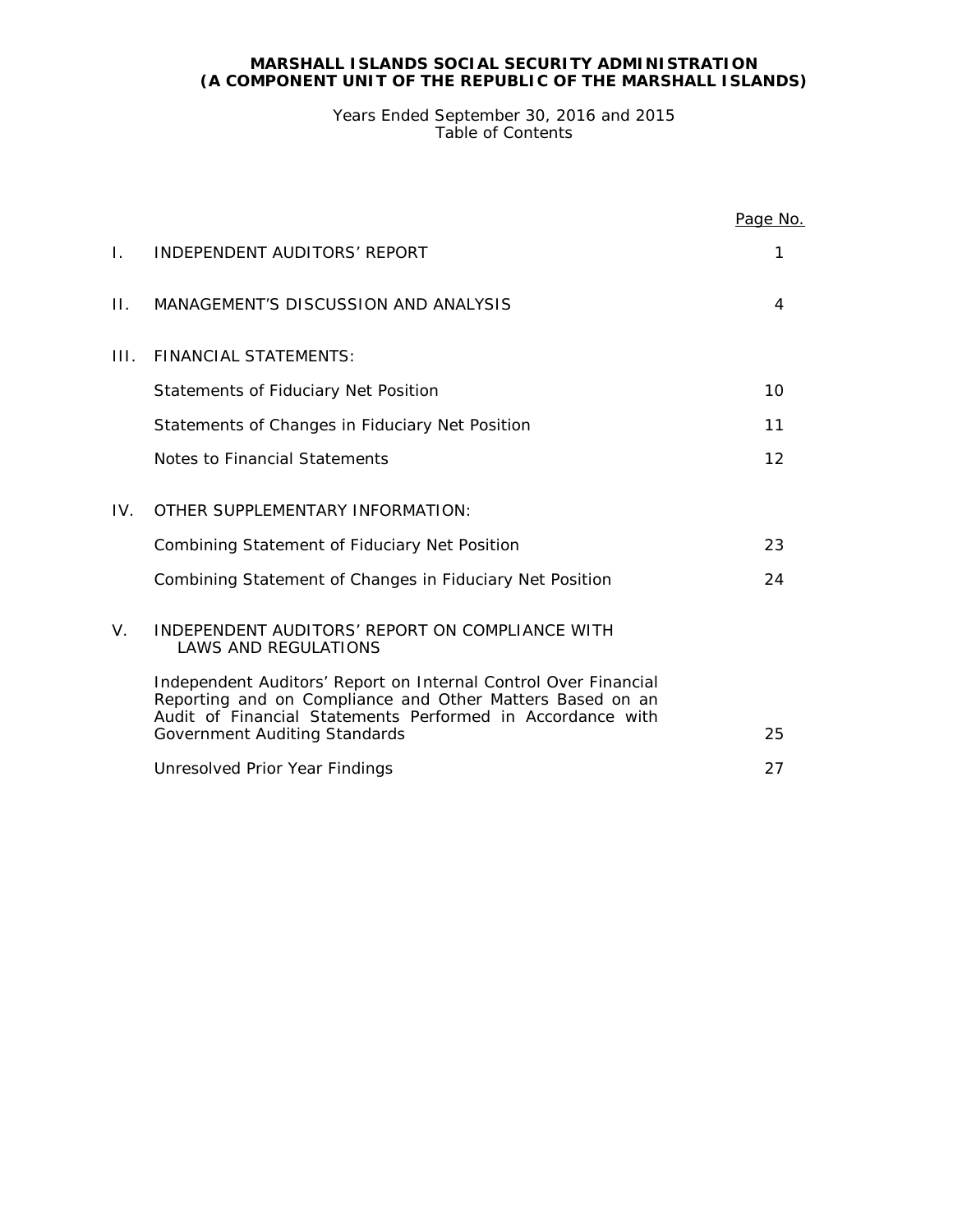# **Deloitte.**

Deloitte & Touche LLP 361 South Marine Corps Drive Tamuning, GU 96913 USA

Tel: +1 (671) 646-3884 Fax: +1 (671) 649-4265

www.deloitte.com

#### **INDEPENDENT AUDITORS' REPORT**

Board of Directors Marshall Islands Social Security Administration:

#### **Report on the Financial Statements**

We have audited the accompanying financial statements of the Marshall Islands Social Security Administration (MISSA), a component unit of the Republic of the Marshall Islands, which comprise the statements of fiduciary net position as of September 30, 2016 and 2015, and the related statements of changes in fiduciary net position for the years then ended, and the related notes to the financial statements.

#### *Management's Responsibility for the Financial Statements*

Management is responsible for the preparation and fair presentation of these financial statements in accordance with accounting principles generally accepted in the United States of America; this includes the design, implementation, and maintenance of internal control relevant to the preparation and fair presentation of financial statements that are free from material misstatement, whether due to fraud or error.

#### *Auditors' Responsibility*

Our responsibility is to express an opinion on these financial statements based on our audits. We conducted our audits in accordance with auditing standards generally accepted in the United States of America and the standards applicable to financial audits contained in *Government Auditing Standards*, issued by the Comptroller General of the United States. Those standards require that we plan and perform the audit to obtain reasonable assurance about whether the financial statements are free from material misstatement.

An audit involves performing procedures to obtain audit evidence about the amounts and disclosures in the financial statements. The procedures selected depend on the auditor's judgment, including the assessment of the risks of material misstatement of the financial statements, whether due to fraud or error. In making those risk assessments, the auditor considers internal control relevant to the entity's preparation and fair presentation of the financial statements in order to design audit procedures that are appropriate in the circumstances, but not for the purpose of expressing an opinion on the effectiveness of the entity's internal control. Accordingly, we express no such opinion. An audit also includes evaluating the appropriateness of accounting policies used and the reasonableness of significant accounting estimates made by management, as well as evaluating the overall presentation of the financial statements.

We believe that the audit evidence we have obtained is sufficient and appropriate to provide a basis for our audit opinion.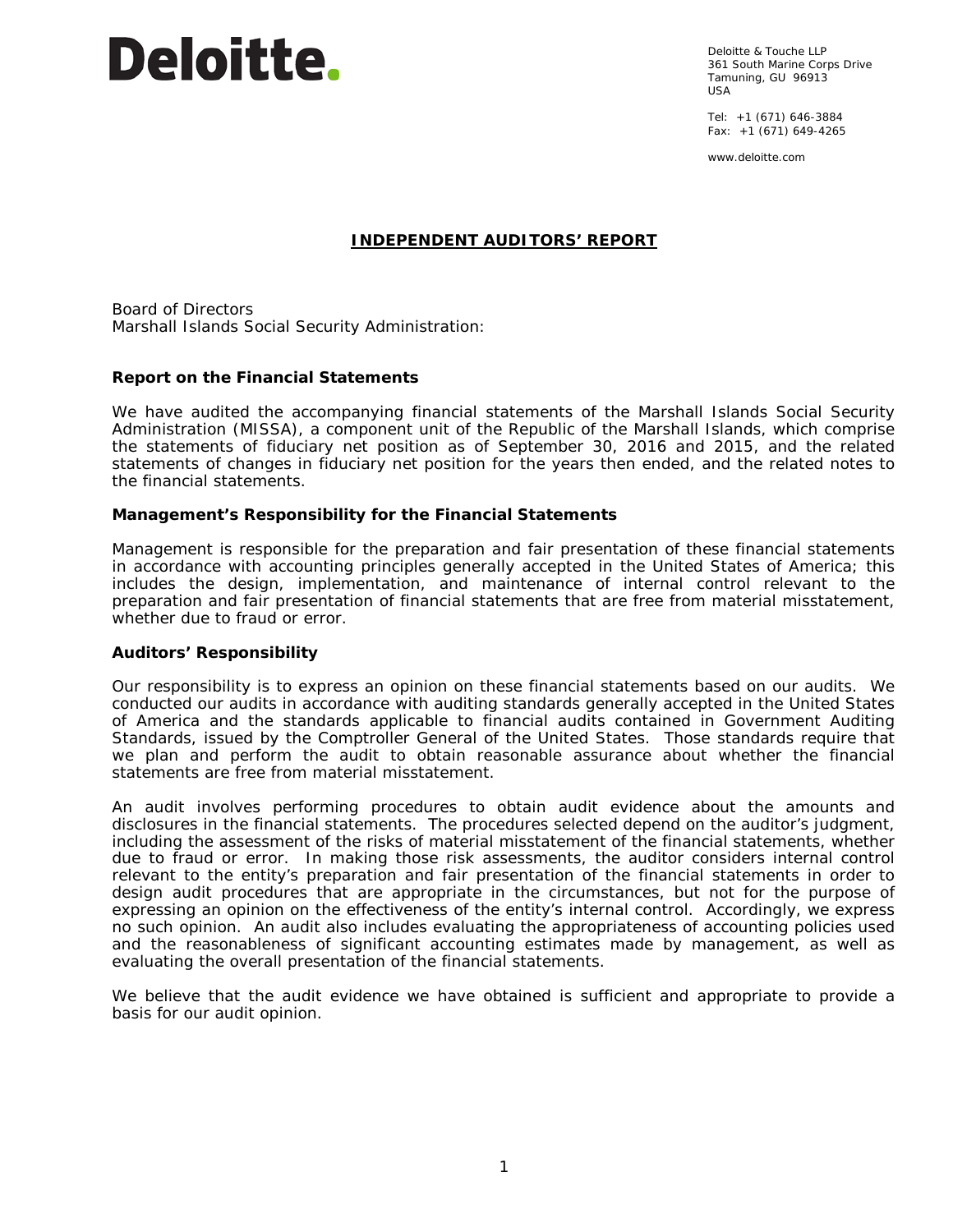# Deloitte.

# *Opinion*

In our opinion, the financial statements referred to above present fairly, in all material respects, the financial position of MISSA as of September 30, 2016 and 2015, and the changes in its net position for the years then ended in accordance with accounting principles generally accepted in the United States of America.

### *Emphasis-of-Matters*

#### *Implementation of New Accounting Pronouncements*

As discussed in Note 2 to the financial statements, MISSA adopted Governmental Accounting Standards Board (GASB) Statement No. 72, *Fair Value Measurement and Application,* effective October 1, 2014.

#### *Uncertainty Regarding Funded Ratio*

As discussed in Note 8 to the financial statements, MISSA may be unable to meet its future benefit obligations.

Our opinion is not modified with respect to these matters.

#### *Other Matters*

#### *Required Supplementary Information*

Accounting principles generally accepted in the United States of America require that the Management's Discussion and Analysis on pages 4 through 9 be presented to supplement the financial statements. Such information, although not a part of the financial statements, is required by the GASB who considers it to be an essential part of financial reporting for placing the financial statements in an appropriate operational, economic, or historical context. This supplementary information is the responsibility of MISSA's management. We have applied certain limited procedures to the required supplementary information in accordance with auditing standards generally accepted in the United States of America, which consisted of inquiries of management about the methods of preparing the information and comparing the information for consistency with management's responses to our inquiries, the financial statements, and other knowledge we obtained during our audit of the financial statements. We do not express an opinion or provide any assurance on the information because the limited procedures do not provide us with sufficient evidence to express an opinion or provide any assurance.

#### *Other Information*

Our audits were conducted for the purpose of forming an opinion on the financial statements as a whole. The Other Supplementary Information listed in the accompanying table of contents is presented for purposes of additional analysis and is not a required part of the financial statements. Such information is the responsibility of management and was derived from and relates directly to the underlying accounting and other records used to prepare the financial statements. The information has been subjected to the auditing procedures applied in the audit of the financial statements and certain additional procedures, including comparing and reconciling such information directly to the underlying accounting and other records used to prepare the financial statements or to the financial statements themselves, and other additional procedures in accordance with auditing standard generally accepted in the United States of America. In our opinion, the information is fairly stated, in all material respects, in relation to the financial statements as a whole.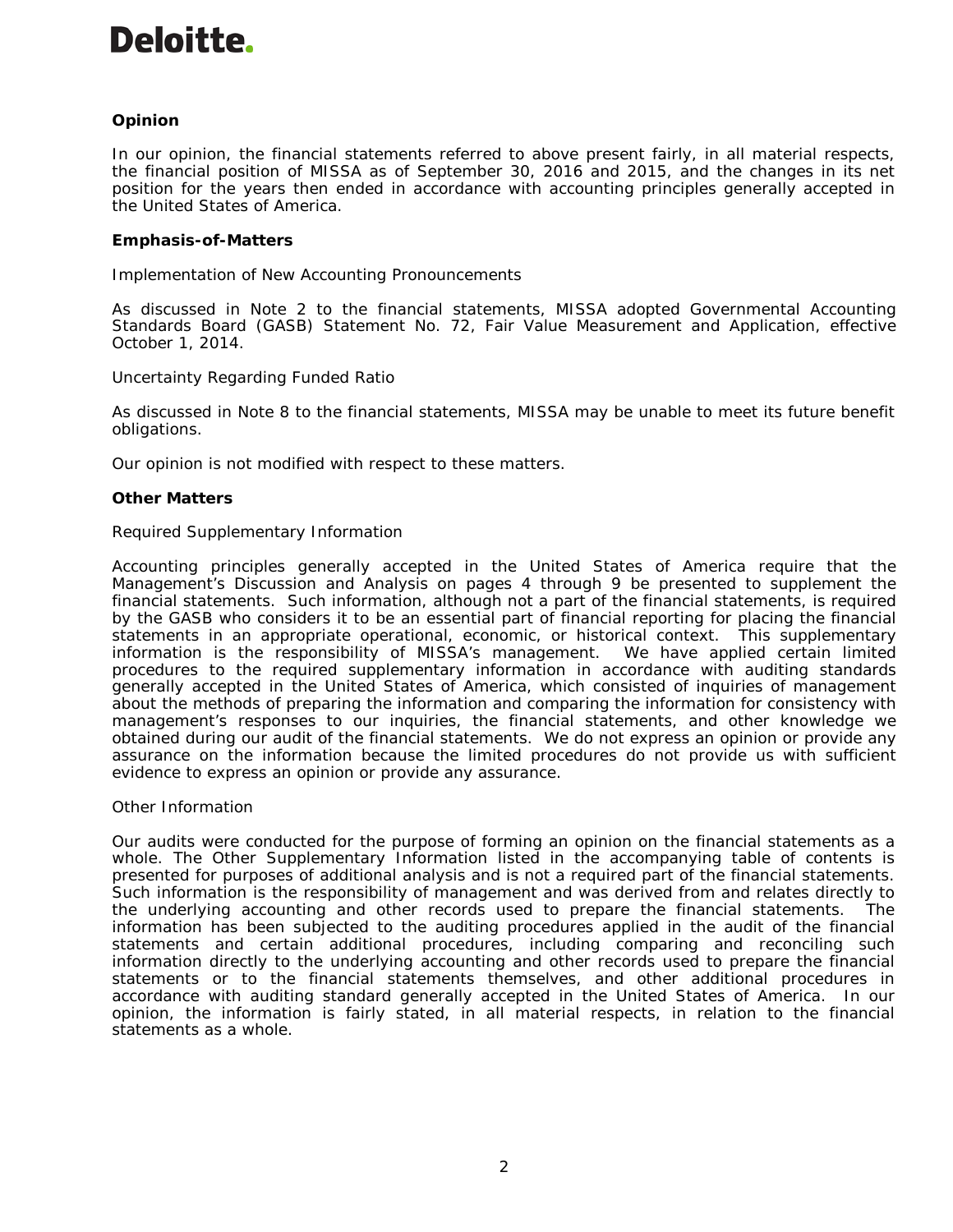

#### **Other Reporting Required by** *Government Auditing Standards*

In accordance with *Government Auditing Standards*, we have also issued our report dated June 23, 2017 on our consideration of MISSA's internal control over financial reporting and on our tests of its compliance with certain provisions of laws, regulations, contracts, and grant agreements and other matters. The purpose of that report is to describe the scope of our testing of internal control over financial reporting and compliance and the results of that testing, and not to provide an opinion on internal control over financial reporting or on compliance. That report is an integral part of an audit performed in accordance with *Government Auditing Standards* in considering MISSA's internal control over financial reporting and compliance.

loite Harlell

June 23, 2017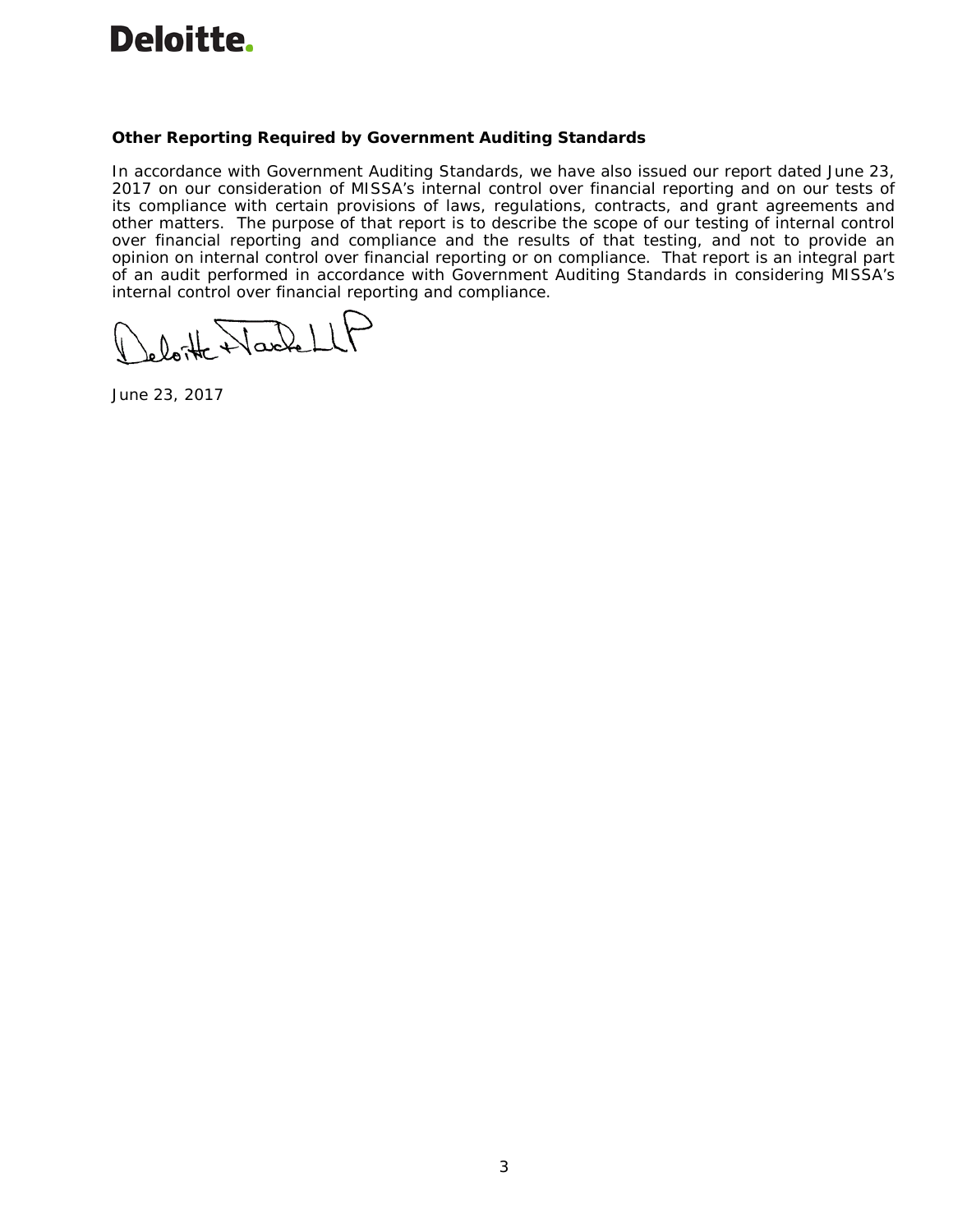Management's Discussion and Analysis Years Ended September 30, 2016 and 2015

The following Management's Discussion and Analysis (MD&A) of the Marshall Islands Social Security Administration's (MISSA) financial performance provides an overview to the financial statements of MISSA for the fiscal years ended September 30, 2016 and 2015. Since the MD&A is designed to focus on current activities, resulting changes and current known facts, we encourage the readers to consider it in conjunction with the audited financial statements, which follow this section.

#### **REQUIRED FINANCIAL STATEMENTS**

MISSA, a component unit of the Republic of the Marshall Islands (RepMar), prepares its financial statements on the accrual basis in accordance with generally accepted accounting principles promulgated by the Governmental Accounting Standards Board (GASB). Fiduciary Net Position reflect all of MISSA's assets and liabilities and provide information on the nature and amount of investments available to ensure payment of retirement, survivor, disability and lump sum benefits. All additions to and deductions from the net position held in trust for retirement, disability, survivor and lump sum benefits are accounted for in the Statements of Changes in Fiduciary Net Position. This statement measures MISSA's performance over the past year in increasing or decreasing the net position available for future benefits.

#### **FINANCIAL ANALYSIS OF MISSA**

The Statements of Fiduciary Net Position on page 10 and the Statements of Changes in Fiduciary Net Position on page 11 provide an indication of MISSA's financial condition. While these statements measure the value of MISSA's net position and the changes to them, another important factor to consider in determining the financial health of MISSA is its actuarial funded status.

At the onset of FY 2016, the Administration's Fund Advisor has recommended an amendment to MISSA's Investment Policy Statement (IPS) to change its asset allocation from 60% global equity and 40% fixed income to 30% global equity and 70% fixed income in order to reduce the portfolio risk caused by MISSA's continuous drawdowns from the Fund. Subsequently, the MISSA Board approved the recommendation to safeguard the Fund from future market downturn, while expecting that the RMI Government will initiate drastic action to prevent the Fund from further depletion.

In April 2016, the Pacific Financial Technical Assistance Center (PFTAC), in cooperation with the International Monetary Fund (IMF) and the Bank of the Marshall Islands, sponsored a social security pension workshop in Majuro that triggered a series of government initiatives and resulted in the creation of the National Task Force on Social Security by the Cabinet. This team of eleven representatives from the Cabinet, Nitijela and private sector together with MISSA Management and consultants, paved the way to the conceptualization of the MISSA Reforms Bill, also known as Bill No. 47. Subsequently, it was passed in September 2016 by the Nitjela, although its final implementation was deferred to March 6, 2017. Consequently, the Nitijela's Committee on Appropriations approved a \$2.3 million government subsidy for MISSA for FY 2017. This provided the Administration with the much needed fiscal stimulus to remain operational, with only \$1 million being withdrawn from its investments by the end of 2016.

With renewed optimism, the MISSA Board decided to revert back MISSA's asset allocation to 60% global equity and 40% fixed income in August 2016. As of September 30, 2016, MISSA's investments outside the country totaled \$49.27 million, which were lower by \$3.66 million from last fiscal year due to drawdowns.

The latest actuarial valuation report indicated an unfunded Actuarial Accrued Liability (AAL) of \$370 million or 84% as of October 1, 2014. It has increased by \$119 million when compared with the \$251 million unfunded AAL as of October 1, 2013.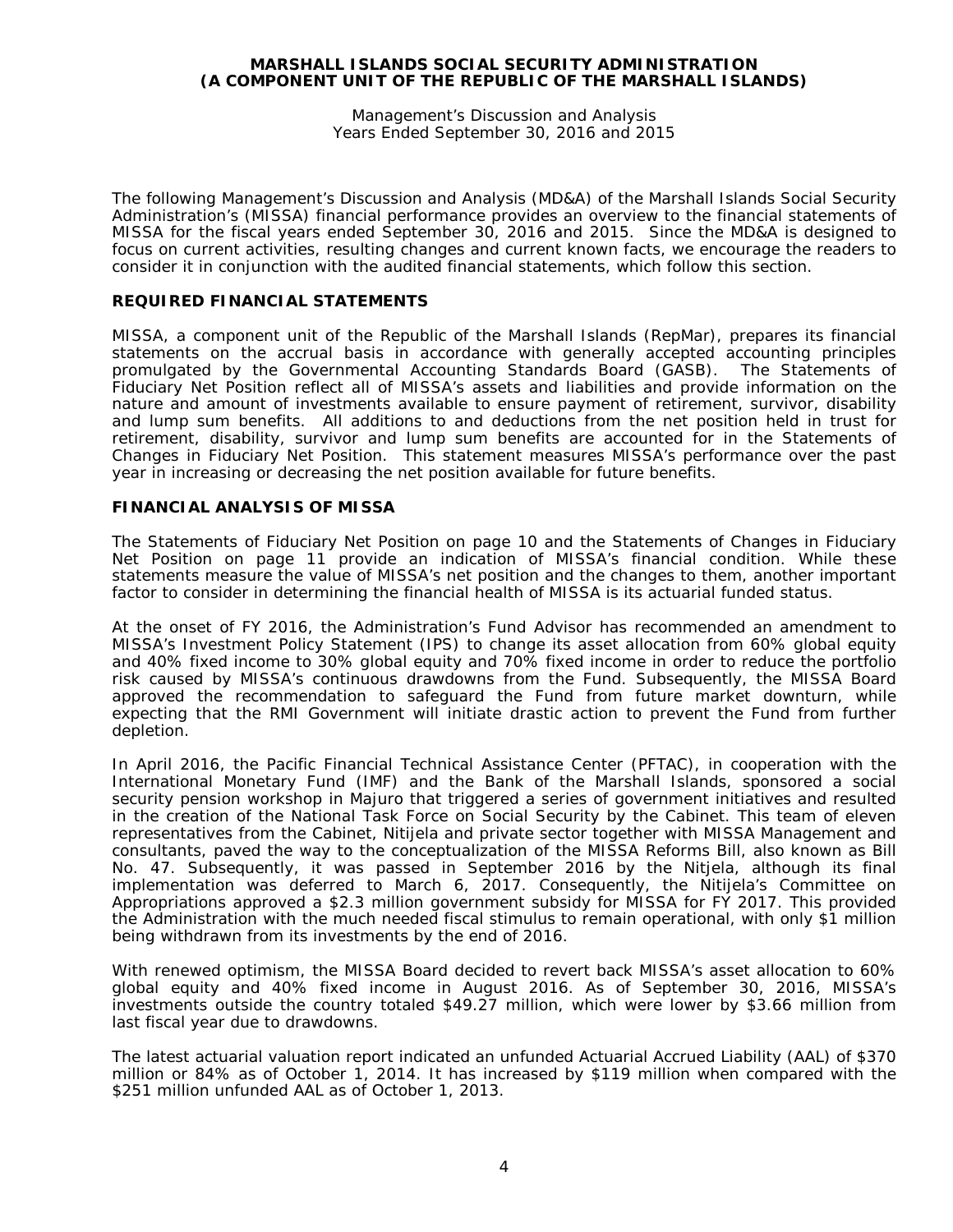Management's Discussion and Analysis Years Ended September 30, 2016 and 2015

As of September 30, 2016, MISSA's total net position held in reserve for future benefits amounted to \$65.61 million. MISSA has no debt and did not have material activity in its capital assets. Please refer to notes to financial statements for additional information concerning these matters.

A summary of MISSA's Statements of Fiduciary Net Position as of September 30, 2016, 2015 and 2014 is presented below:

|                                   | 2016          | 2015          | 2014          |
|-----------------------------------|---------------|---------------|---------------|
| ASSETS:                           |               |               |               |
| Cash                              | \$<br>970,364 | \$<br>772,855 | \$<br>986,958 |
| Receivables, net:                 |               |               |               |
| Contributions                     | 1,951,979     | 1,784,736     | 1,825,889     |
| Other                             | 793,487       | 678,480       | 570,819       |
| Investments:                      |               |               |               |
| Cash Management                   | 276,230       | 53,257        | 15,626        |
| <b>Stocks</b>                     | 18,832,721    | 18,530,271    | 18,518,418    |
| Mutual funds                      | 44,715,832    | 47,805,484    | 52,554,234    |
| Fixed assets, net                 | 65,112        | 72,652        | 86,151        |
| Total assets                      | 67,605,725    | 69,697,735    | 74,558,095    |
| LIABILITIES:                      |               |               |               |
| Accounts payable                  | 80,118        | 82,144        | 55,412        |
| Other liabilities and accruals    | 76,685        | 136,151       | 103,110       |
| Due to affiliates                 | 1,839,854     | 2,647,044     | 2,032,916     |
| <b>Total liabilities</b>          | 1,996,657     | 2,865,339     | 2,191,438     |
| <b>NET POSITION:</b>              |               |               |               |
| Held in trust for future benefits | \$65,609,068  | \$66,832,396  | \$72,366,657  |

A summary of MISSA's Statements of Changes in Fiduciary Net Position for the years ended September 30, 2016, 2015 and 2014 is presented below:

|                        | 2016         | 2015          | 2014          |
|------------------------|--------------|---------------|---------------|
| Additions:             |              |               |               |
| Contributions          | \$15,232,081 | \$14,058,434  | \$12,701,609  |
| Net investment income  | 4,699,755    | 264,911       | 4,787,186     |
| Other                  | 251,037      | 365,149       | 1,241,613     |
| Total additions        | 20,182,873   | 14,688,494    | 18,730,408    |
| Deductions:            |              |               |               |
| Benefit payments       | 20,433,323   | 19,261,636    | 18,447,543    |
| Administrative         | 972,878      | 961,119       | 904,390       |
| Total deductions       | 21,406,201   | 20,222,755    | 19,351,933    |
| Change in net position |              | \$(5.534.261) | \$<br>621.525 |

Management's Discussion and Analysis for the year ended September 30, 2015 is set forth in MISSA's report on the audit of its financial statements dated June 30, 2016. Such Management Discussion and Analysis explains the major factors impacting the fiscal year 2015 financial statements and can be obtained from MISSA's Administrator via the contact information on page 9.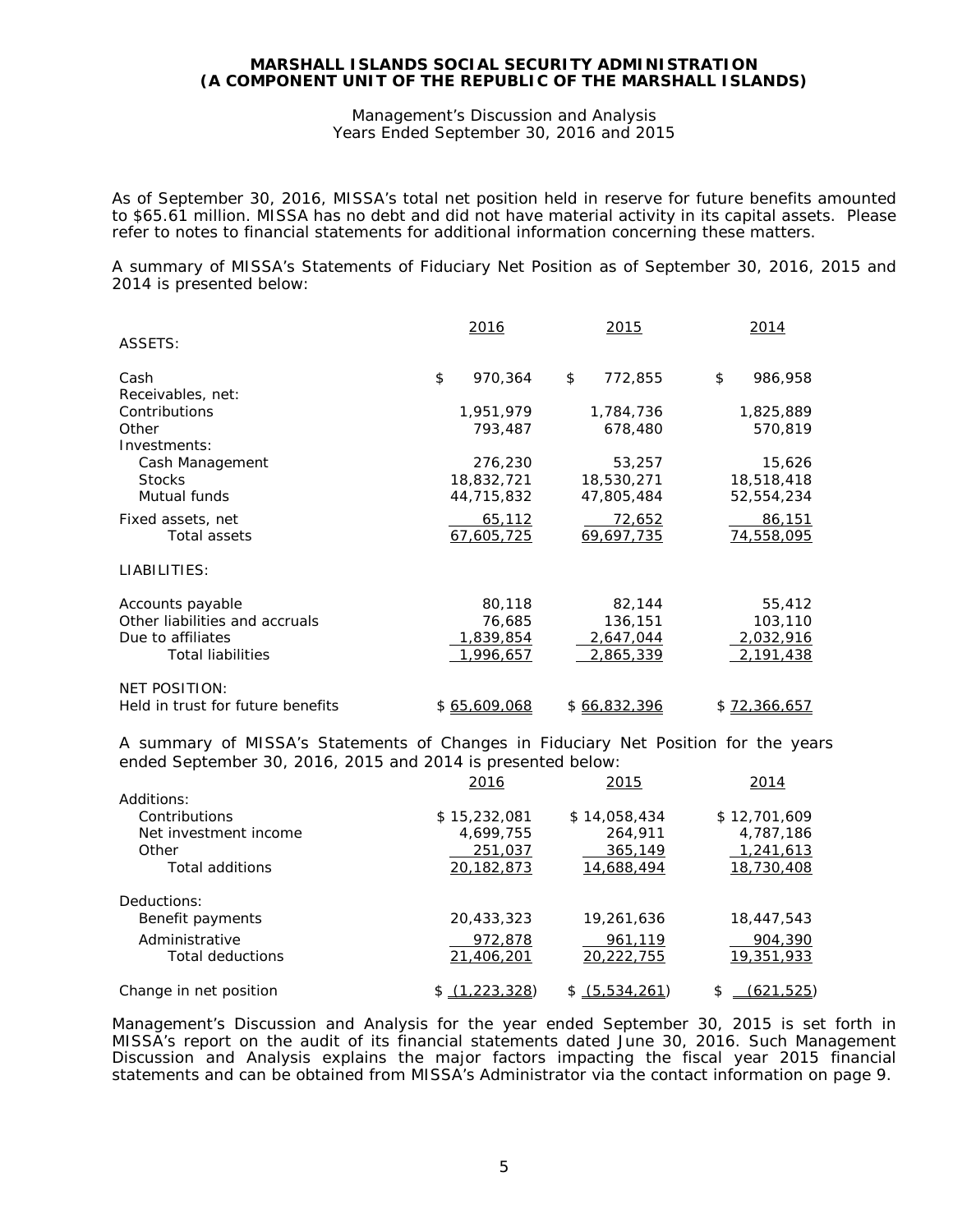Management's Discussion and Analysis Years Ended September 30, 2016 and 2015

#### **Additions:**

Like in previous years, the RMI Government has consistently paid its bi-weekly remittances on time which comprised 30.5% of total contributions. Despite the lack of new job opportunities in the country, contributions have increased from \$14,058,434 in fiscal year 2015 to \$15,232,081 the following fiscal year due to MISSA's continuous aggressive collection efforts.

The following table presents MISSA's investment allocations as of September 30, 2016 with comparative figures in 2015.

| As of September 30, 2016         |        |               |                                             |                                             | As of September 30, 2015 |               |                                             |                                             |
|----------------------------------|--------|---------------|---------------------------------------------|---------------------------------------------|--------------------------|---------------|---------------------------------------------|---------------------------------------------|
| <b>Investment Type</b>           | Weight | <b>Target</b> | <b>Market</b><br><b>Value</b><br>$(\$'000)$ | <b>Target</b><br><b>Value</b><br>$(\$'000)$ | Weight                   | <b>Target</b> | <b>Market</b><br><b>Value</b><br>$(\$'000)$ | <b>Target</b><br><b>Value</b><br>$(\$'000)$ |
| Small Cap                        | 4.22%  | 2.40%         | \$2,077                                     | \$1,182                                     | 4.64%                    | 4.8%          | \$2,454                                     | \$2,451                                     |
| Small Cap Value                  | 5.54%  | 3.75%         | 2,727                                       | 1.847                                       | 7.38%                    | 7.5%          | 3,904                                       | 3,970                                       |
| Large Cap                        | 5.33%  | 3.45%         | 2,626                                       | 1,700                                       | 4.92%                    | 5.4%          | 2,606                                       | 2,858                                       |
| Large Cap Value                  | 5.78%  | 3.90%         | 2,846                                       | 1,921                                       | 7.61%                    | 7.8%          | 4,030                                       | 4,129                                       |
| Int'l Small Cap                  | 3.54%  | 2.25%         | 1,744                                       | 1,109                                       | 4.53%                    | 4.5%          | 2,395                                       | 2,382                                       |
| Int'l Small Cap Value            | 4.32%  | 2.70%         | 2,130                                       | 1,330                                       | 5.37%                    | 5.4%          | 2,843                                       | 2,858                                       |
| Int'l Large Cap                  | 3.68%  | 2.25%         | 1,813                                       | 1,109                                       | 4.17%                    | 4.5%          | 2,205                                       | 2,382                                       |
| Int'l Large Cap Value            | 3.61%  | 2.70%         | 1,780                                       | 1,330                                       | 4.91%                    | 5.4%          | 2,598                                       | 2,858                                       |
| <b>Emerging Markets</b>          | 3.20%  | 2.10%         | 1,574                                       | 1,035                                       | 3.61%                    | 4.2%          | 1,909                                       | 2,223                                       |
| Domestic Real Estate             | 3.35%  | 2.25%         | 1,649                                       | 1,109                                       | 4.66%                    | 4.5%          | 2,467                                       | 2,382                                       |
| <b>International Real Estate</b> | 3.30%  | 2.25%         | 1,627                                       | 1,109                                       | 4.60%                    | 4.5%          | 2,433                                       | 2,382                                       |
| Commodities                      | 0.00%  | 0.00%         | $\theta$                                    | $\Omega$                                    | 1.39%                    | 1.5%          | 738                                         | 794                                         |
| <b>Bonds</b>                     | 53.58% | 69.90%        | 26,398                                      | 34,437                                      | 42.11%                   | 39.90%        | 22,296                                      | 21,119                                      |
| Cash and Equivalents             | 0.55%  | 0.10%         | 276                                         | 49                                          | 0.10%                    | 0.10%         | 53                                          | 53                                          |
| <b>TOTAL</b>                     | 100%   | 100%          | \$49,267                                    | \$49,267                                    | 100%                     | 100%          | \$52,931                                    | \$52,931                                    |

The above allocations are based on the latest investment policy statement adopted by the Board of Directors on August 18, 2016 wherein MISSA's total investment portfolio requires an allocation of 60% for equities and 40% for bonds. Eight months earlier, the Board, upon the recommendation of MISSA's Fund Manager, approved a temporary asset allocation of 30% global equity and 70% fixed income ratio in order to reduce portfolio rick caused by the continuous investment withdrawals by MISSA.

With the exception of MISSA's investment in the Marshall Islands Holdings, Inc. (MIHI) and Marshall Islands Service Corporation (MISCo), all investments are limited to no-load mutual funds, unit investment trusts, Exchange Trade Funds, close-end mutual funds, and other diversified marketable securities.

For the year ended September 30, 2016, the fair market value of MISSA's investments in the U.S. and international markets decreased by \$3.66 million due to drawdowns that totaled \$6.8 million. Since 2010, total investment withdrawals amounted to \$22.3 million. A total of \$1.56 million in dividends and interest payments were received and subsequently reinvested. Investment management fees have decreased by 10.5% from \$146,590 in 2015 to \$131,161 in 2016.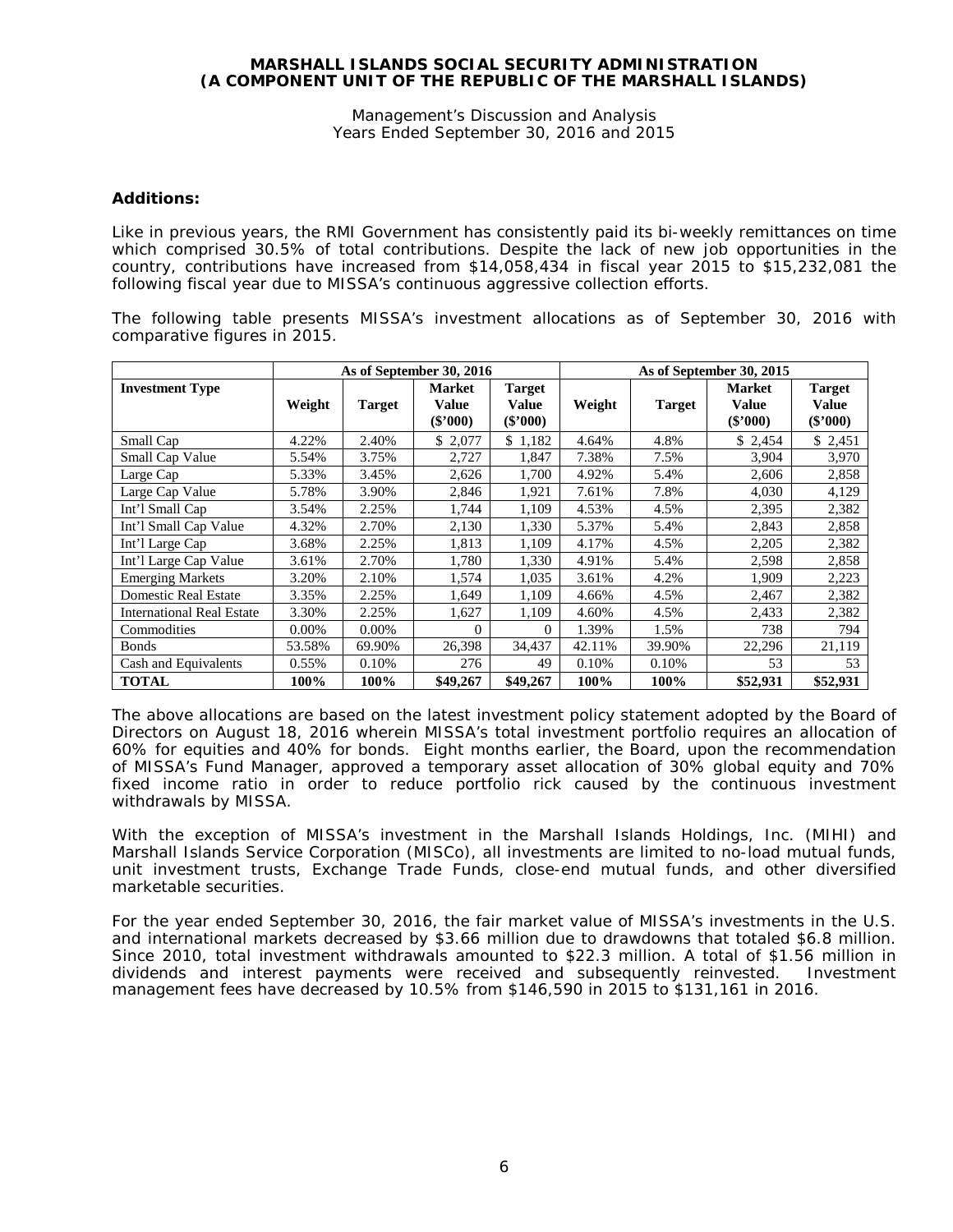Management's Discussion and Analysis Years Ended September 30, 2016 and 2015

MISSA presently holds a 38% interest in MIHI, a local holding company incorporated on February 27, 2013. On October 31, 2013, MIHI acquired all of the outstanding common stock of Bank of the Marshall Islands (BOMI). Prior to MIHI's acquisition of BOMI, MISSA owned 65,417 shares of stocks of BOMI valued at \$10,959,846. On May 11, 2015 and April 27, 2016, MISSA received additional shares in the aggregate amount of 192 from MIHI, increasing MISSA's shares to 65,609 as of September 30, 2016. As of September 30, 2016, MISSA's interest at MIHI increased in value by \$1.10 million representing MIHI's fiscal year equity earnings. Annual dividend payments of \$458,902 were received from MIHI in December 2015 for calendar year 2016 and in December 2014 for calendar year 2015, respectively. As of September 30, 2016 and 2015, the shares at MIHI were valued at \$14.53 million and \$13.43 million, respectively. Furthermore, MISSA holds 3,000 shares of stocks at \$10.00 par value of Marshall Islands Service Corporation, which is majorityowned by MIHI.

#### **Deductions:**

Deductions represent benefit payments and administrative expenses. For the year ended September 30, 2016, total deductions amounted to \$21.41 million, which is 5.85% higher than the \$20.22 million paid in the previous year. As more workers reach retirement age, benefit payments for fiscal year 2016 increased steadily by 6.08% to a total of \$20.43 million as compared to \$19.26 million paid in fiscal year 2015. Administrative expenses were maintained within the budgetary limit. For the years ended September 30, 2016 and 2015, MISSA's administrative expenses totaled \$972,878 and \$961,119 respectively. These amounts represent 6.6% and 6.5% of total contributions generated during these respective years. As mandated by the Social Security Act of 1990, MISSA's administrative expenses have an allowable ceiling of as much as 20% of total revenues for any given year.

#### **FUTURE ECONOMIC OUTLOOK**

After years of constant appeal for RMI Government intervention and consultation with pension experts in the Pacific region, MISSA was able to solicit the support of the Pacific Financial Technical Assistance Center (PFTAC), in cooperation with the IMF's Expenditure Policy Division. From April 25 to 29, 2016, a team of retirement and pension fund specialists from PFTAC and IMF facilitated a conference that was attended by the social security systems of the Marshall Islands, Federated States of Micronesia (FSM) and the Republic of Palau, the Civil Service Pension Fund of Palau, MISSA's investment consultants and actuary, and representatives from the Cabinet and Nitijela.

The social security issues and pension challenges faced by FSM and Palau were similar to that of RMI but because of their Government's timely intermediation through legislation and financial assistance, their social security and pension systems were able to gradually restore their financial health. In the last several years, MISSA has constantly appealed to the RMI Government for budget appropriation and introduced a number of option plans to rehabilitate the system but did not succeed. The conference was the turning point and may have significantly influenced the outlook of the RMI legislators to take drastic action.

On May 20, 2016, the Cabinet established an eleven-member National Task Force to review the financial status of MISSA and come up with restructuring proposals and recommendations not later than August 2016. After a series of meetings with MISSA management and consultants, the task force submitted its final proposal, which ultimately became Bill 47. On September 29, 2016, the Nitijela passed Bill 47, to take effect on January 1, 2017. The highlights of the bill include a 1% increase in the Retirement Fund tax, the removal of the cap on taxable wages and a 5% benefit cut for those receiving \$200 and above per month. However, on January 4, 2017, Bill 54 was introduced and subsequently passed by the Nitijela, postponing the effective date of the reforms bill to March 6, 2017.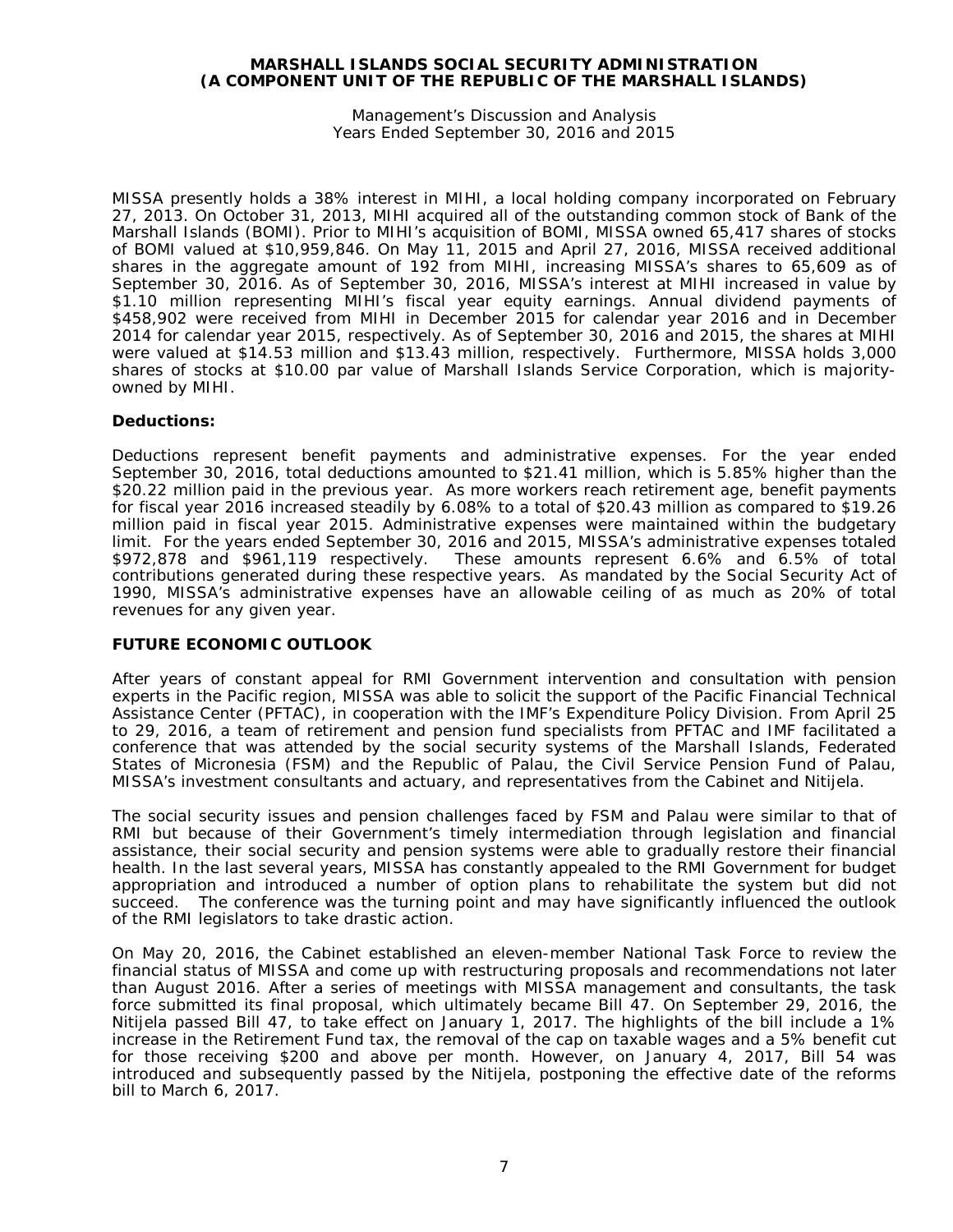Management's Discussion and Analysis Years Ended September 30, 2016 and 2015

Considering the urgency of the matter, the National Task Force met again a number of times and finally, came up with a modified reform plan that incorporated some provisions of Bill 43, a bill introduced a few years ago but was not acted upon by the Nitijela. The new bill, also known as Bill 75 was passed by the Nitijela on February 28, 2017 and subsequently certified by the Speaker on March 9, 2017. Based on Nitijela rules, the effective date of a new law is the date when the bill was certified by the Speaker before the Clerk of the Nitijela.

The highlights of Bill 75 follow:

- The maximum taxable wage cap currently at \$5,000 per quarter or \$20,000 per annum was increased to \$10,000 per quarter or \$40,000 per annum. This is expected to generate about \$1.1 million additional revenues per year;
- The Retirement Fund rate was increased by 1% (from 7% to 8%) for both employee and employer contributions. This will increase contributions by \$1.9 million per year. However, the current 3.5% contribution rate for Health Fund will remain the same;
- Benefits were reduced for those receiving \$300 or more per month. The benefit reductions range from 5% to as much as 10% and will result to an annual savings of around \$1 million. To lessen the impact of the benefit cuts, the reduction was phased in over three years where in two-thirds (2/3) are subsidized by the government in FY 2017 and one-third (1/3) the following fiscal year. By FY 2019, full reduction will be effected;
- There will be no more early and deferred retirement starting March 9, 2017;
- Current retirees will still be covered by earnings test until age 62. For new retirees starting March 9, 2017 and onward, the earnings test will be applied up to age 65;
- The old age retirement benefit was redefined. A person shall be eligible to receive normal retirement old age benefits as follows:

At age 61 by March 6, 2017 At age 62 by January 1, 2019 At age 63 by January 1, 2021 At age 64 by January 1, 2023 At age 65 by January 1, 2025

- Provisions on customary adopted child will be more stringent to ensure the long term sustainability of the Fund; and
- "Earnings" was redefined for tax compliance purposes while certain compensations (i.e. stipend, sitting fees, per diem, etc.) were specifically identified as non-taxable.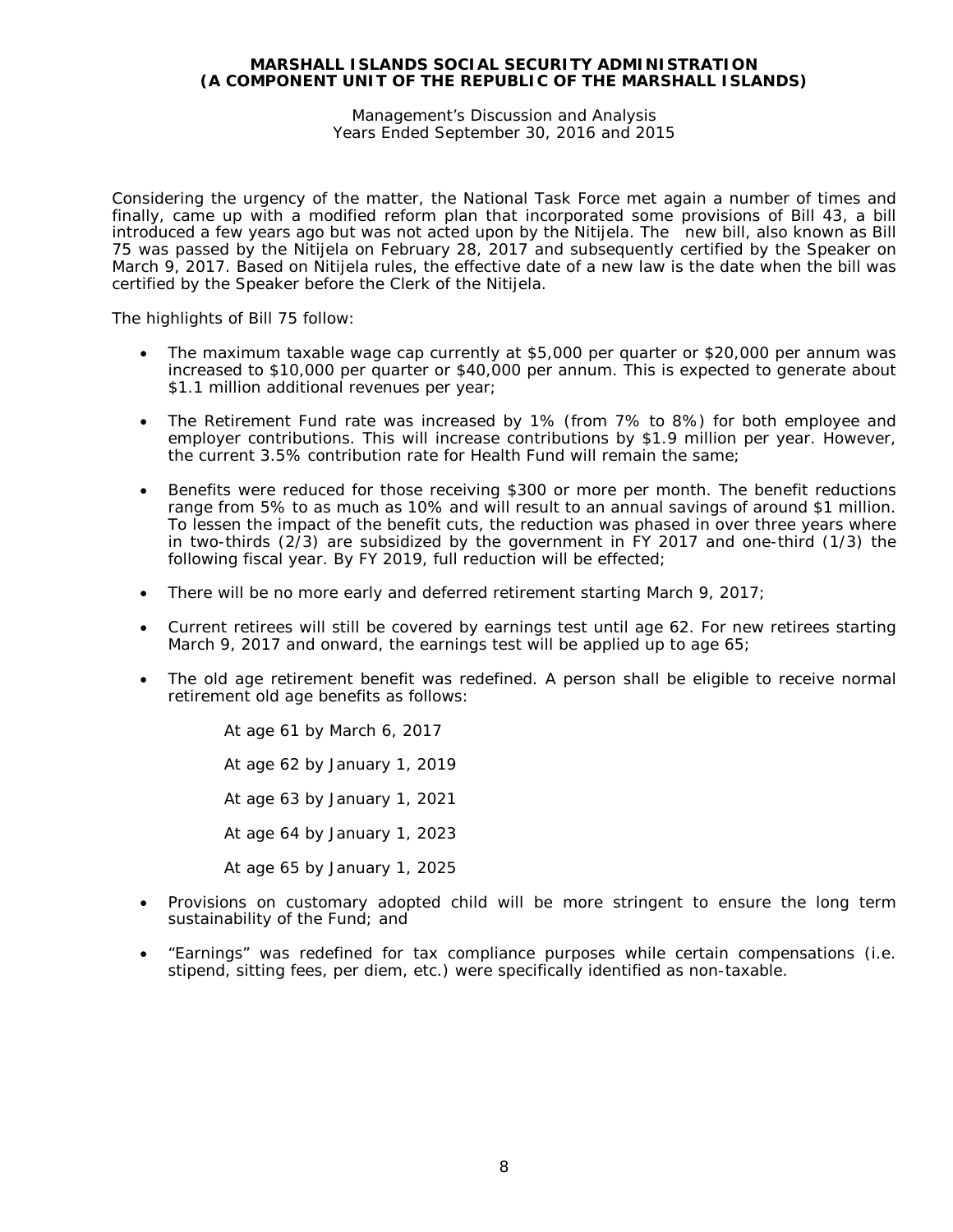Management's Discussion and Analysis Years Ended September 30, 2016 and 2015

MISSA has reiterated many times that the new law is only aimed at addressing the short and medium term cash flow of MISSA and does not guarantee a long-term solution to the Administration's financial viability. It is projected that, without further changes to the new system, MISSA will again need to withdraw from its investments at least \$2 million before the end of FY 2017 due to the following shortfall:

| Estimated revenues for FY 2017                  | S | 14,000,000     |
|-------------------------------------------------|---|----------------|
| Estimated benefits for FY 2017 (before Bill 75) |   | (21,000,000)   |
| Administrative expenses for FY 2017             |   | (1,000,000)    |
| Deficit                                         |   | (8,000,000)    |
| Effect of Bill 75 (6 months and 3 weeks)        |   | 2,250,000      |
| Subsidy (2/3 of benefit reduction) not received |   | (666, 667)     |
| FY 2017 Appropriation                           |   | 2,300,000      |
| Supplemental budget for FY 2017                 |   | 1,000,000      |
| Investment withdrawal in Dec. 2016              |   | 1,000,000      |
| Shortfall                                       |   | \$ (2,116,667) |

MISSA has started to focus on new option plans to be presented to the National Task Force and Nitijela for further legislation. Upon request of MISSA management, Wilshire Associates (MISSA consultant and actuary) is now working on an "Experience Study" to compare the turnover, retirement and mortality assumptions used in the October 1, 2014 valuation with actual plan experience from 2011 through 2016 (six measurement dates). If the current assumptions used do not reflect recent experience, then it may be appropriate to adjust the assumptions to reflect more realistic values. Further, MISSA is also considering doing a comprehensive review of the following areas:

- Survivor benefits:
- Increase in minimum quarterly earnings for inclusion in the Social Security program to \$750;
- Change in the requirements to be considered fully eligible:
	- Increase in the number of minimum number of quarters required from 12 to 20 quarters, and
	- Increase in the number of quarters required from 38 to 50 quarters.

MISSA is also considering the establishment of a maximum benefit for those who have received multiple times what they have put into the system. This was based on the actuary's report that about 90% of present beneficiaries have received more than what they have contributed. Another option being studied in the past is the conversion of the present defined benefit plan to a defined contribution scheme.

It is always the Administration's desire to reach for long-term solutions to prevent further depletion of the Retirement Fund and the best recourse is to correct certain flaws in the system, more particularly on benefits. A five year cash projection of MISSA revealed that the Administration will need at least \$24 million from the Government if no further reforms to the new system is implemented. Without government appropriation in the coming years, it is imminent that the Retirement Fund will be fully depleted shortly due to continuous investment withdrawals.

#### **CONTACTING MISSA'S FINANCIAL MANAGEMENT**

This financial report is designed to provide our beneficiaries and others a general overview of MISSA's finances and to demonstrate its accountability for the money it collects. If you have questions about this report or need additional financial information, contact the Administrator, P.O. Box 175, Majuro, MH 96960 or via email at [ms.saaneaho@ntamar.net.](mailto:ms.saaneaho@ntamar.net)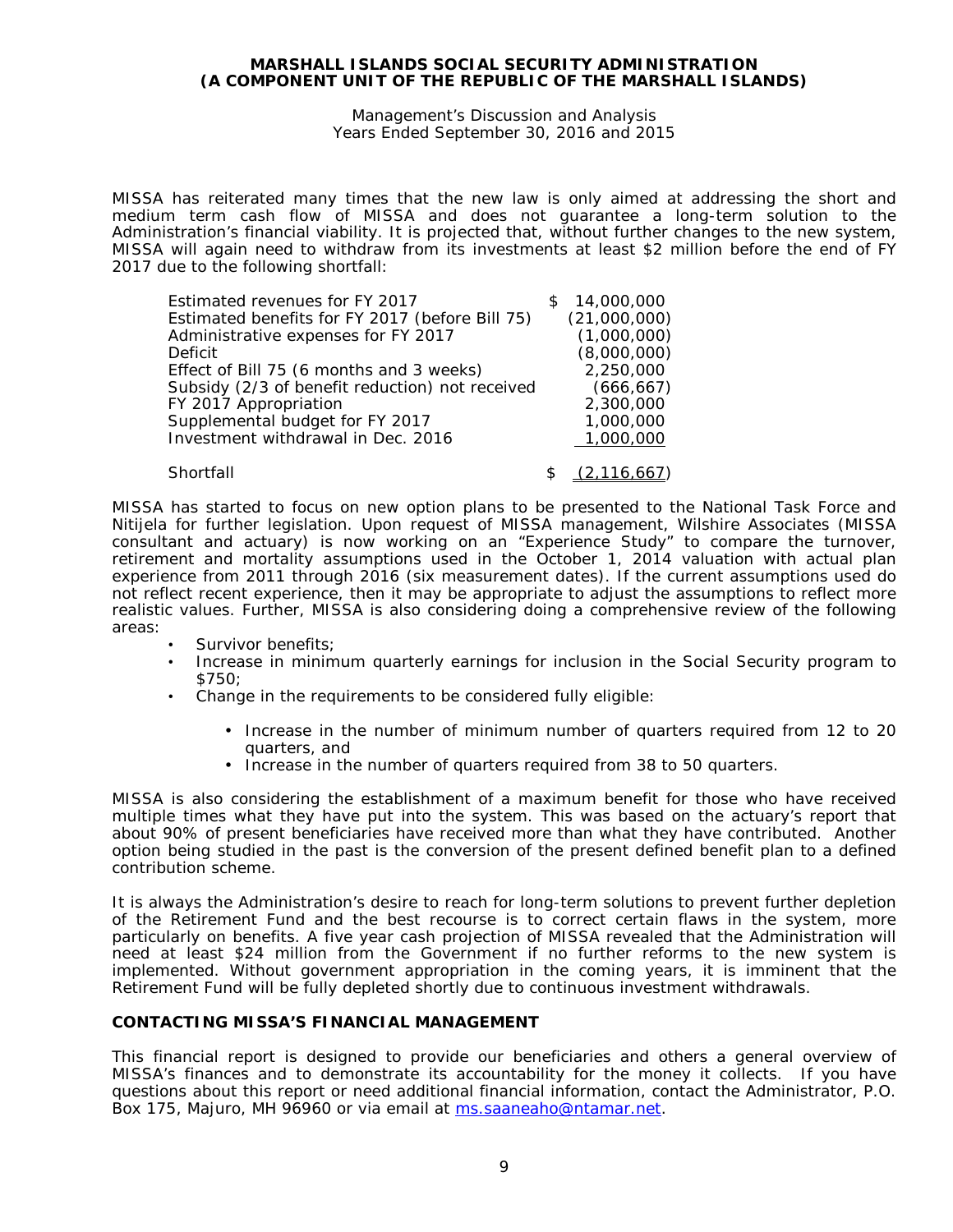# Statements of Fiduciary Net Position September 30, 2016 and 2015

|                                                                                                    | 2016                                       | 2015                                        |
|----------------------------------------------------------------------------------------------------|--------------------------------------------|---------------------------------------------|
| <b>ASSETS</b>                                                                                      |                                            |                                             |
| Cash                                                                                               | \$<br>970,364                              | $\mathfrak{F}$<br>772,855                   |
| Receivables, net:<br>Contributions<br>Other                                                        | 1,951,979<br>793,487                       | 1,784,736<br>678,480                        |
| Total receivables, net                                                                             | 2,745,466                                  | 2,463,216                                   |
| Investments:<br>Cash management<br><b>Stocks</b><br>Mutual funds                                   | 276,230<br>18,832,721<br>44,715,832        | 53,257<br>18,530,271<br>47,805,484          |
| <b>Total investments</b>                                                                           | 63,824,783                                 | 66,389,012                                  |
| Capital assets, net                                                                                | 65,112                                     | 72,652                                      |
| <b>Total assets</b>                                                                                | 67,605,725                                 | 69,697,735                                  |
| <b>LIABILITIES</b>                                                                                 |                                            |                                             |
| Accounts payable<br>Other liabilities and accruals<br>Due to affiliate<br><b>Total liabilities</b> | 80,118<br>76,685<br>1,839,854<br>1,996,657 | 82,144<br>136,151<br>2,647,044<br>2,865,339 |
| Contingencies                                                                                      |                                            |                                             |
| <b>NET POSITION</b>                                                                                |                                            |                                             |
| Held in trust for retirement, disability and survivors' benefits                                   | 65,609,068<br>£                            | \$<br>66,832,396                            |

See accompanying notes to financial statements.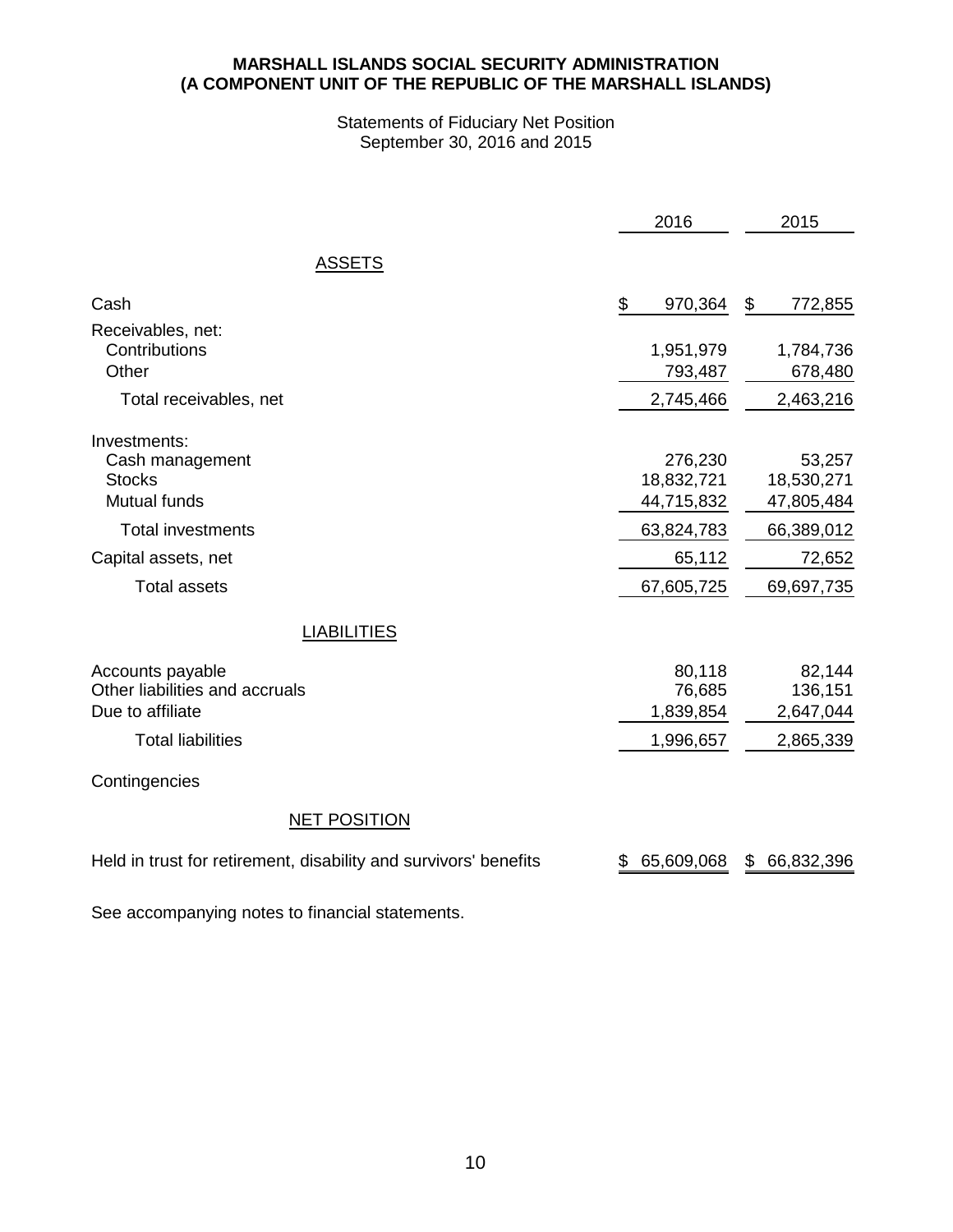# Statements of Changes in Fiduciary Net Position Years Ended September 30, 2016 and 2015

|                                                                                                   | 2016                                          | 2015                                          |
|---------------------------------------------------------------------------------------------------|-----------------------------------------------|-----------------------------------------------|
| Additions:<br>Contributions:                                                                      |                                               |                                               |
| Private employees<br>Government employees<br>Penalties and interest                               | \$<br>9,593,133<br>4,519,820<br>721,491       | \$<br>9,340,446<br>4,307,410<br>1,148,204     |
| <b>Total contributions</b><br>Add recovery from (allowance for) doubtful accounts                 | 14,834,444<br>397,637                         | 14,796,060<br>(737, 626)                      |
| Net contributions income                                                                          | 15,232,081                                    | 14,058,434                                    |
| Investment income:<br>Net change in the fair value of investments<br><b>Dividends</b><br>Interest | 3,267,199<br>1,560,416<br>3,301               | (1, 191, 062)<br>1,598,282<br>4,281           |
| Total investment income<br>Less investment expense:<br>Investment management and custodial fees   | 4,830,916<br>131,161                          | 411,501<br>146,590                            |
| Net investment income                                                                             | 4,699,755                                     | 264,911                                       |
| Other additions                                                                                   | 251,037                                       | 365,149                                       |
| <b>Total additions</b>                                                                            | 20,182,873                                    | 14,688,494                                    |
| Deductions:<br>Benefit payments:                                                                  |                                               |                                               |
| Retirement<br>Survivors<br><b>Disability</b><br>Lump sum                                          | 12,821,783<br>6,574,036<br>831,539<br>205,965 | 12,006,633<br>6,271,549<br>812,813<br>170,641 |
| Total benefit payments                                                                            | 20,433,323                                    | 19,261,636                                    |
| Administrative                                                                                    | 972,878                                       | 961,119                                       |
| <b>Total deductions</b>                                                                           | 21,406,201                                    | 20,222,755                                    |
| Change in net position                                                                            | (1,223,328)                                   | (5,534,261)                                   |
| Net position at beginning of year                                                                 | 66,832,396                                    | 72,366,657                                    |
| Net position at end of year                                                                       | 65,609,068<br>\$                              | \$<br>66,832,396                              |

See accompanying notes to financial statements.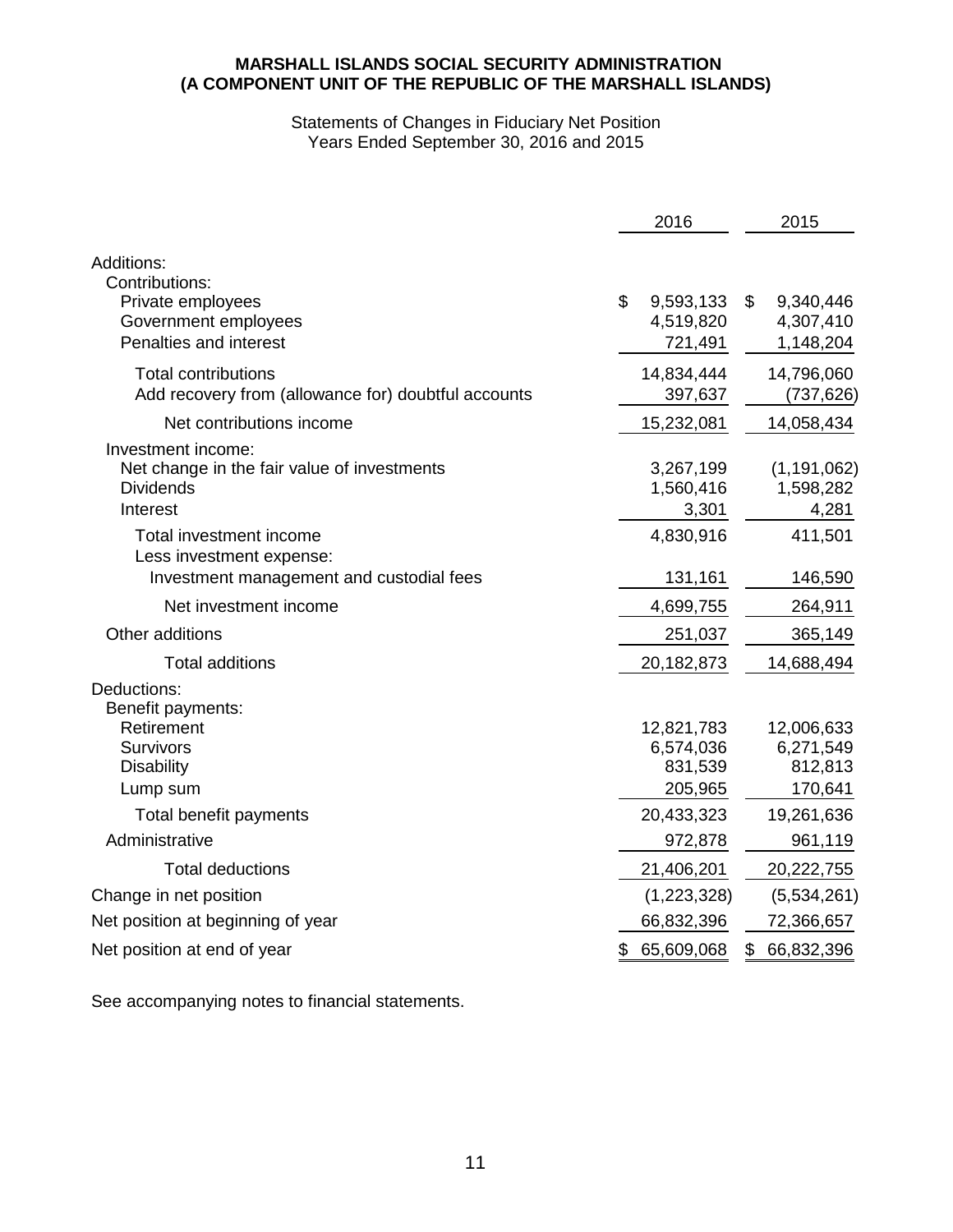Notes to Financial Statements September 30, 2016 and 2015

#### (1) Organization

The Marshall Islands Social Security Administration (MISSA), a component unit of the Republic of the Marshall Islands (RepMar), was established pursuant to RepMar Public Law 1990-75 (the Social Security Act of 1990), as amended. The law repealed the Social Security Act of 1987 and established MISSA to administer the Marshall Islands Social Security Retirement Fund (the Retirement Fund). The Retirement Fund was established to provide a financially sound social security system with pension benefits and early retirement, whereby workers would be ensured a measure of security in their old age and during disability, and whereby surviving spouses and surviving children of deceased workers would be ensured support after the loss of the family's income. Additionally, MISSA is responsible for support after the loss of the family's income. processing, monitoring and distributing benefit claims under the Prior Service Benefits Program (see note 3). Accordingly, MISSA established the Prior Service Fund to account for activities under this program.

MISSA operates under the authority of a seven-member Board of Directors appointed by the Cabinet of RepMar.

(2) Summary of Significant Accounting Policies

Governmental Accounting Standards Board (GASB) Statement No. 34, *Basic Financial Statements - and Management's Discussion and Analysis - for State and Local Governments*, which was subsequently amended by Statement No. 37, *Basic Financial Statements - and Management's Discussion and Analysis - for State and Local Governments: Omnibus* and modified by Statement No. 38, *Certain Financial Statement Note Disclosures,* establish financial reporting standards for governmental entities, which includes the requirement for MISSA to present Management's Discussion and Analysis (MD&A). The MD&A is considered to be required supplementary information and precedes the basic financial statements. In addition, these statements require that resources be classified for accounting and reporting purposes as held in trust for retirement, disability and survivors' benefits.

Management of MISSA has determined that, per its enabling legislation, the net position of MISSA is to be held in trust for retirement, disability and survivors' benefits.

#### A. Basis of Accounting

MISSA is accounted for as a Fiduciary Fund Type - Private Purpose Trust Fund and prepares its financial statements using the accrual basis of accounting. It recognizes employee and employer contributions as revenues in the quarter employee earnings are paid. Retirement benefits are recognized as expenses when payable. Expenses are recorded when the corresponding liabilities are incurred regardless of when payment is made.

#### B. Future Liabilities and Contributions

No recognition is given in the accompanying financial statements to the present value of the liabilities of prospective benefit payments or the present value of future contributions required from employees or employers.

### C. Cash

For the purposes of the statements of fiduciary net position, cash includes cash on hand and cash in checking and savings accounts.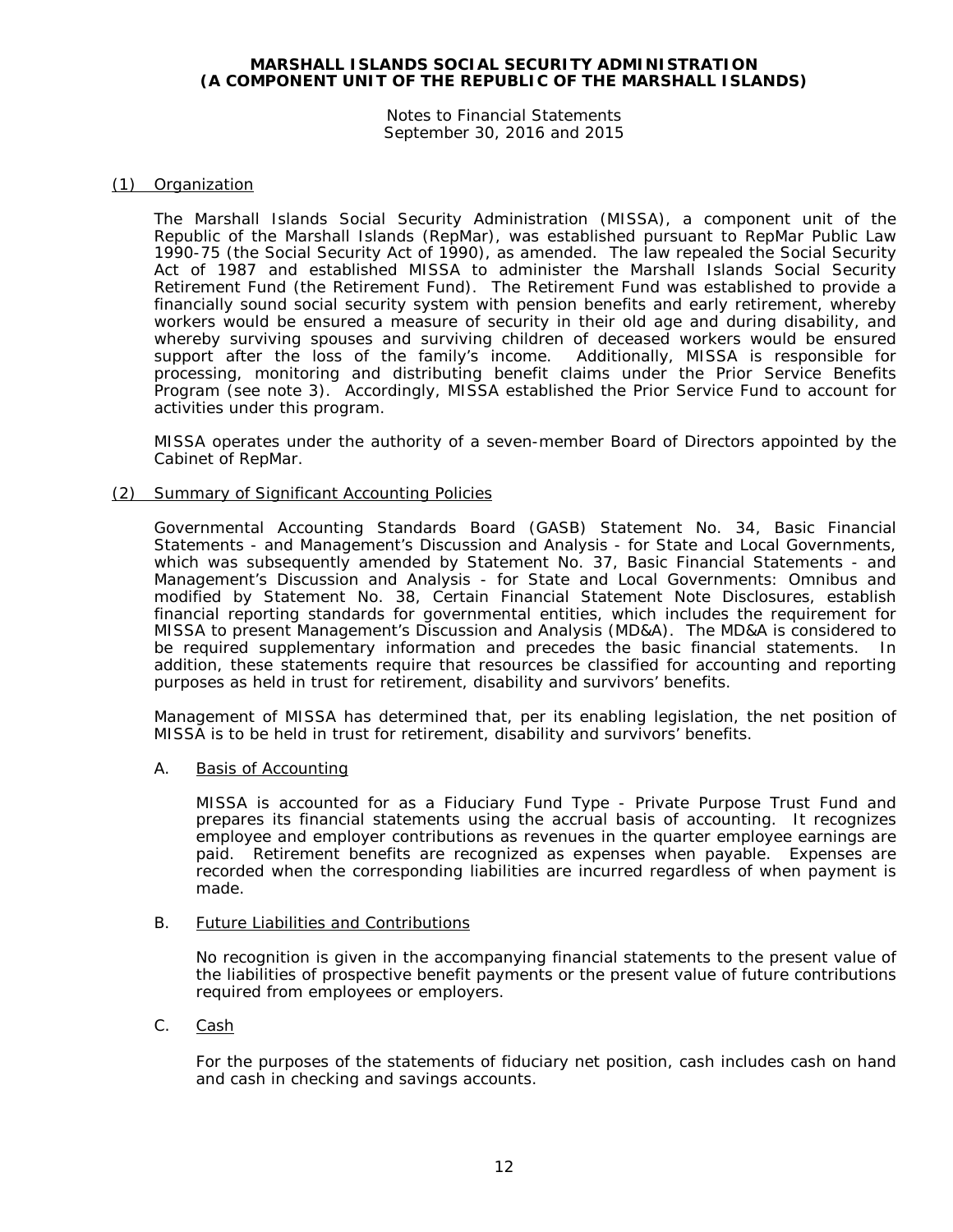Notes to Financial Statements September 30, 2016 and 2015

#### (2) Summary of Significant Accounting Policies, Continued

#### D. Investments

Investment and related investment earnings are reported at fair value. Fair value is the price that would be received to sell an asset or paid to transfer liability (i.e., the exit price) in an orderly transaction between market participants at the date as of which the fair value of an asset or liability is determined.

MISSA categorizes its fair value measurements within the fair value hierarchy established by GAAP. The hierarchy is based on the valuation inputs used to measure the fair value of the asset. Level 1 inputs are quoted prices in active markets for identical assets; Level 2 inputs are significant other observable inputs; Level 3 inputs are significant unobservable inputs. The fair value hierarchy gives the highest priority to Level 1 inputs and the lowest priority to Level 3 inputs. In certain instances where the determination of the fair value measurement is based on inputs from different levels of the fair value hierarchy, the level in the fair value hierarchy is based on the lowest level of input that is significant to the fair measurement. Investments not categorized under the fair value hierarchy are shown at either Net Asset Value (NAV) or amortized cost.

Investments of 20% or more of the voting stock of an investee are presumed to give the investor significant influence and are carried using the equity method. Under the equity method, the investor records, as earnings or loss, its proportionate share of the investee's earnings or loss.

#### E. Receivables and the Allowance for Doubtful Accounts

Contributions receivable are due from employers located within the Republic of the Marshall Islands. These receivables are not collateralized and are non-interest bearing.

The allowance for doubtful accounts is stated at an amount which management believes will be adequate to absorb possible losses on accounts receivable that may become uncollectible based on evaluations of the collectability of these accounts. The allowance is established through a provision for bad debts charged to expense.

#### F. Fixed Assets

Fixed assets with a cost that equals or exceeds \$200 are generally capitalized at the time of acquisition. Depreciation is provided using the straight-line basis over the estimated useful lives of the respective assets. The estimated useful lives of these assets are as follows:

| Buildings and improvements 5 - 15 years |               |
|-----------------------------------------|---------------|
| Motor vehicles                          | $3 - 5$ years |
| Computer equipment                      | 3 years       |
| Furniture                               | 5 years       |
| Office equipment                        | 3 years       |

#### G. Deferred Outflows of Resources

In addition to assets, the statements of fiduciary net position will sometimes report a separate section for deferred outflows of resources. This separate financial statement element represents a consumption of net position that applies to a future period and so will not be recognized as an outflow of resources (deduction of net position) until then. MISSA has no items that qualify for reporting in this category.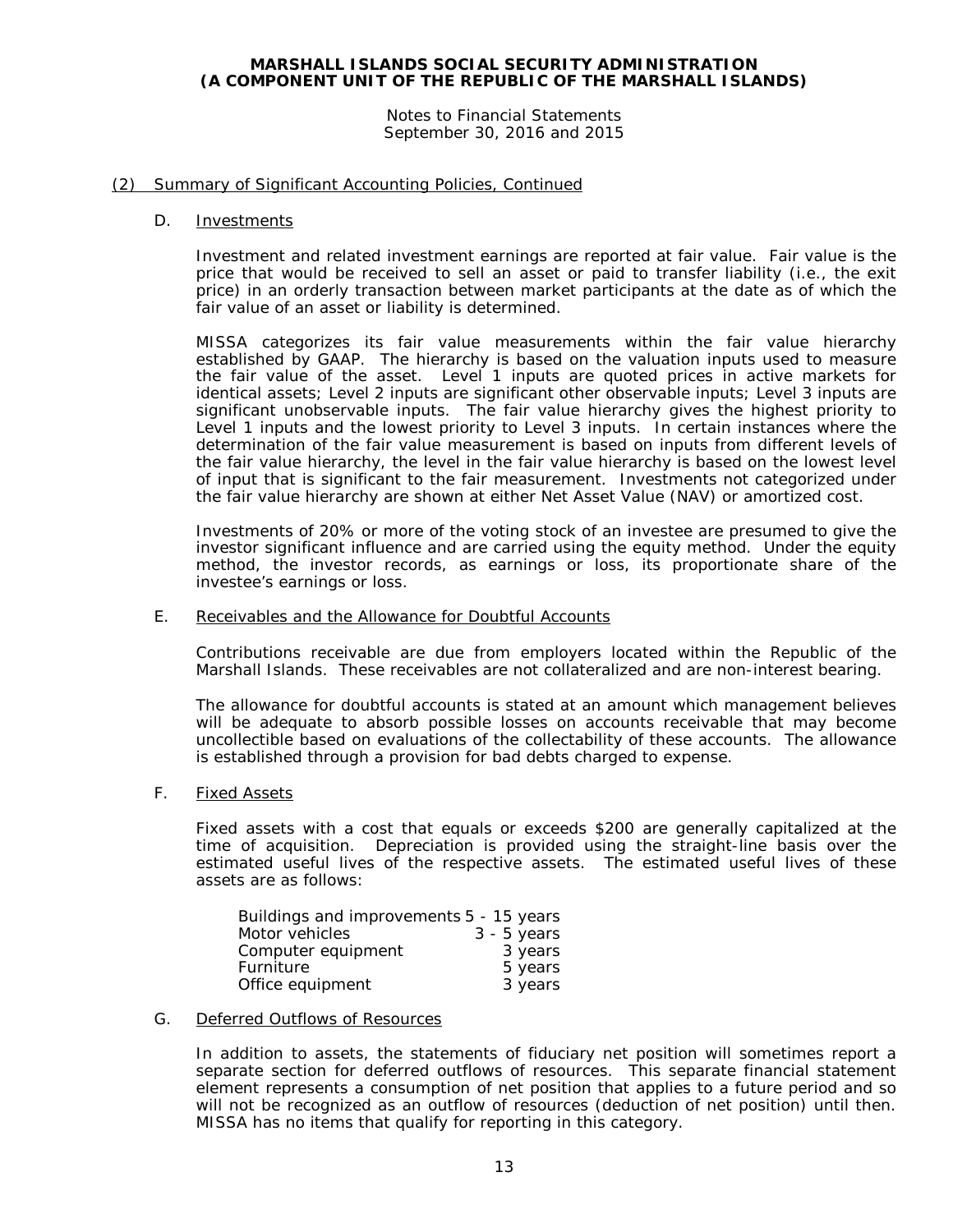Notes to Financial Statements September 30, 2016 and 2015

#### (2) Summary of Significant Accounting Policies, Continued

#### H. Compensated Absences

Annual vacation leave is earned by all permanent employees and accumulates at the rate of one working day per bi-weekly pay period. Upon termination, employees are eligible to receive compensation for their accrued annual leave balances. As of September 30, 2016 and 2015, the accumulated annual leave liability amounted to \$33,381 and \$22,537, respectively, and is included in the statements of fiduciary net position within other liabilities and accruals.

No liability is recorded for non-vesting accumulating rights to receive sick pay benefits. The accumulated estimated amount of unused sick leave as of September 30, 2016 and 2015 is \$18,536 and \$16,023, respectively.

#### I. Deferred Inflows of Resources

In addition to liabilities, the statements of fiduciary net position will sometimes report a separate section for deferred inflows of resources. This separate financial statement element represents an acquisition of net position that applies to a future period and so will not be recognized as an inflow of resources (additions to net position) until then. MISSA has no items that qualify for reporting in this category.

#### J. Contributions

Contributions to the Retirement Fund are governed by the Social Security Act of 1990, as amended, which imposes a tax on the quarterly income of every employee not currently subject to the United States Social Security System or any other recognized Social Security System, equal to seven percent of wages received.

Maximum quarterly taxable wages are \$5,000. Every employer is required to contribute an amount equal to that contributed by employees.

#### K. Benefit Obligations

Retirement benefits are paid to every person who is a service insured or a fully insured individual as defined by the Social Security Act of 1990, as amended, has attained an age of sixty years and has filed an application for old age insurance benefits. Benefits are also paid to surviving spouses of deceased workers, subject to eligibility requirements, as long as they do not remarry. Eligible children who are not married and are not working may also receive benefits until age eighteen (18) or up until age twentytwo (22), if in school. Eligible children who become disabled before age twenty-two will continue to receive benefits for the duration of the disability. Disability benefits are paid to qualified workers for the duration of the disability or until retirement or death, at which time retirement or survivor benefits become available.

Effective October 1, 1990, benefits are paid monthly and are computed as follows:

- a) Pension element two percent of index covered earnings, plus;
- b) Social element 14.5% of the first \$11,000 of cumulative covered earnings plus 0.7% of cumulative covered earnings in excess of \$11,000 but not in excess of \$44,000. The \$11,000 and \$44,000 bend points may be increased from time to time by wage index adjustments granted by the Board of MISSA.

The minimum benefit is \$129 per month, effective October 1, 1995.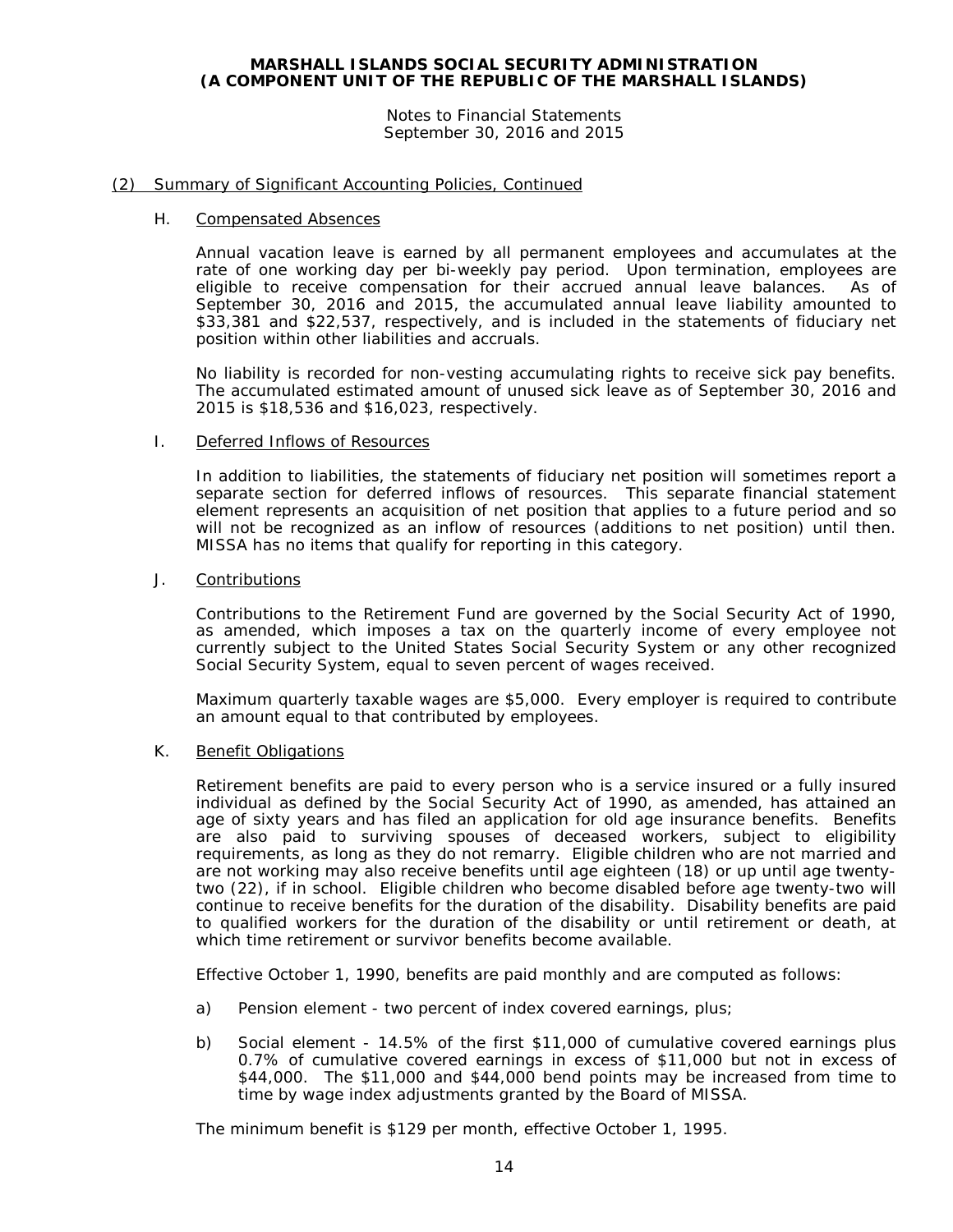Notes to Financial Statements September 30, 2016 and 2015

#### (2) Summary of Significant Accounting Policies, Continued

#### L. New Accounting Standards

During the year ended September 30, 2016, MISSA implemented the following pronouncements:

- GASB Statement No. 72, *Fair Value Measurement and Application*, which addresses accounting and financial reporting issues related to fair value measurements and requires entities to expand their fair value disclosures by determining major categories of debt and equity securities within the fair value hierarchy on the basis of the nature and risk of the investment. The implementation of this statement resulted in additional disclosures about fair value measurements, the level of fair value hierarchy, and valuation techniques. Additionally, the implementation resulted in the re-measurement of equity investments from cost-basis to NAV, as cost-basis measurement is no longer an allowable measureable method for equity investments. Such implementation did not have a material effect on the accompanying financial statements. Refer to Note 2B for more information regarding MISSA's investments.
- GASB Statement No. 76, *The Hierarchy of Generally Accepted Accounting Principles for State and Local Governments*, which eliminates two of the four categories of authoritative GAAP that exist under the existing hierarchy prescribed by Statement No. 55. The two categories that will remain under the new standard are (1) GASB Statements and (2) GASB technical bulletins and implementation guides in addition to AICPA guidance that the GASB clears. The implementation of this statement did not have a material effect on the accompanying financial statements.
- GASB Statement No. 79, *Certain External Investment Pools and Pool Participants*, addresses for certain external investment pools and their participants the accounting and financial reporting implications that result from changes in the regulatory provisions referenced by previous accounting and financial reporting standards. Those provisions were based on the Investment Company Act of 1940, Rule 2a7. Rule 2a7 contains the Securities and Exchange Commission's regulations that apply to money market funds and were significantly amended in 2014. The implementation of this statement did not have a material effect on the accompanying financial statements.

In June 2015, GASB issued Statement No. 73, *Accounting and Financial Reporting for Pensions and Related Assets That Are Not Within the Scope of GASB Statement No. 68, and Amendments to Certain Provisions of GASB Statements No. 67 and No. 68*, which aligns the reporting requirements for pensions and pension plans not covered in GASB Statements No. 67 and No. 68 with the reporting requirements in Statement No. 68. The provisions in Statement No. 73 are effective for fiscal years beginning after June 15, 2016. Management does not believe that the implementation of this statement will have a material effect on the financial statements.

In June 2015, GASB issued Statement No. 74, *Financial Reporting for Postemployment Benefit Plans Other Than Pension Plans*, which replaces Statements No. 43, *Financial Reporting for Postemployment Benefit Plans Other Than Pension Plans, as amended*, and No. 57, *OPEB Measurements by Agent Employers and Agent Multiple-Employer Plans*, and addresses financial reporting requirements for governments whose employees are provided with postemployment benefits other than pensions (other postemployment benefits or OPEB). The provisions in Statement No. 74 are effective for fiscal years beginning after June 15, 2016. Management does not believe that the implementation of this statement will have a material effect on the financial statements.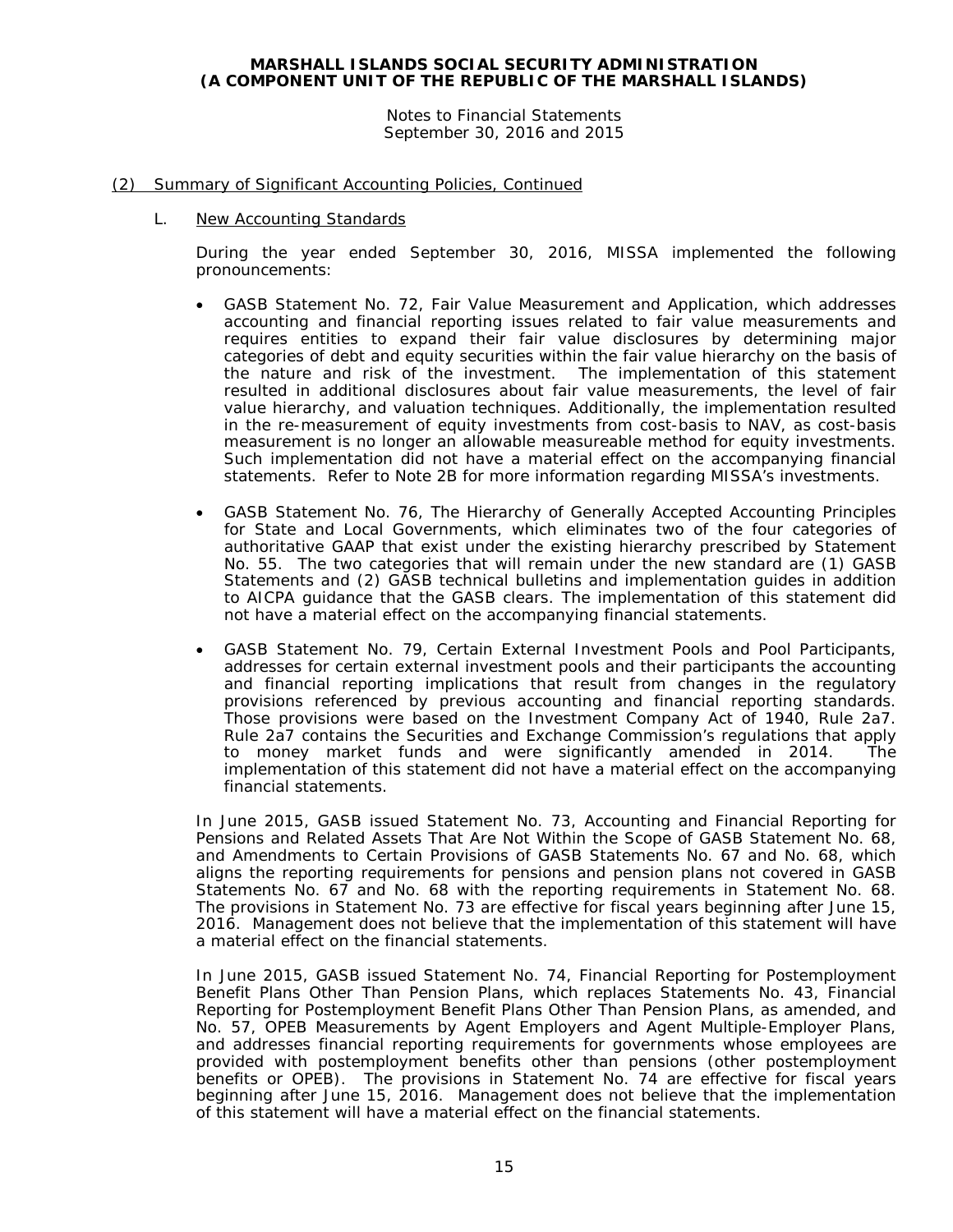Notes to Financial Statements September 30, 2016 and 2015

#### (2) Summary of Significant Accounting Policies, Continued

#### L. New Accounting Standards, Continued

In June 2015, GASB issued Statement No. 75, *Accounting and Financial Reporting for Postemployment Benefits Other Than Pensions*, which replaces the requirements of Statements No. 45, *Accounting and Financial Reporting by Employers for Postemployment Benefits Other Than Pensions, as amended*, and No. 57, *OPEB Measurements by Agent Employers and Agent Multiple-Employer Plans*, and provides guidance on reporting by governments that provide OPEB to their employees and for governments that finance OPEB for employees of other governments. The provisions in Statement No. 75 are effective for fiscal years beginning after June 15, 2017. Management does not believe that the implementation of this statement will have a material effect on the financial statements.

In August 2015, GASB issued Statement No. 77, *Tax Abatement Disclosures*, which requires governments that enter into tax abatement agreements to disclose certain information about the agreements. The provisions in Statement No. 77 are effective for fiscal years beginning after December 15, 2015. Management does not believe that the implementation of this statement will have a material effect on the financial statements.

In December 2015, GASB issued Statement No. 78, *Pensions Provided through Certain Multiple-Employer Defined Benefit Pension Plans*, which addresses a practice issue regarding the scope and applicability of Statement No. 68, *Accounting and Financial Reporting for Pensions*. The provisions in Statement No. 78 are effective for fiscal years beginning after December 15, 2015. implementation of this statement will have a material effect on the financial statements.

In January 2016, GASB issued Statement No. 80, *Blending Requirements for Certain Component Units - an amendment of GASB Statement No. 14*, which improves financial reporting by clarifying the financial statement presentation requirements for certain component units. The provisions in Statement No. 80 are effective for fiscal years beginning after June 15, 2016. Management does not believe that the implementation of this statement will have a material effect on the financial statements.

In March 2016, GASB issued Statement No. 81, *Irrevocable Split-Interest Agreements*, which improves accounting and financial reporting for irrevocable split-interest agreements by providing recognition and measurement guidance for situations in which a government is a beneficiary of the agreement. The provisions in Statement No. 81 are effective for fiscal years beginning after December 15, 2016. Management does not believe that the implementation of this statement will have a material effect on the financial statements.

In March 2016, GASB issued Statement No. 82, *Pension Issues - an amendment of GASB Statements No. 67, No. 68, and No. 73*, which addresses issues regarding (1) the presentation of payroll-related measures in required supplementary information, (2) the selection of assumptions and the treatment of deviations from the guidance in an Actuarial Standard of Practice for financial reporting purposes, and (3) the classification of payments made by employers to satisfy employee (plan member) contribution requirements. The provisions in Statement No. 82 are effective for fiscal years beginning after June 15, 2016. Management does not believe that the implementation of this statement will have a material effect on the financial statements.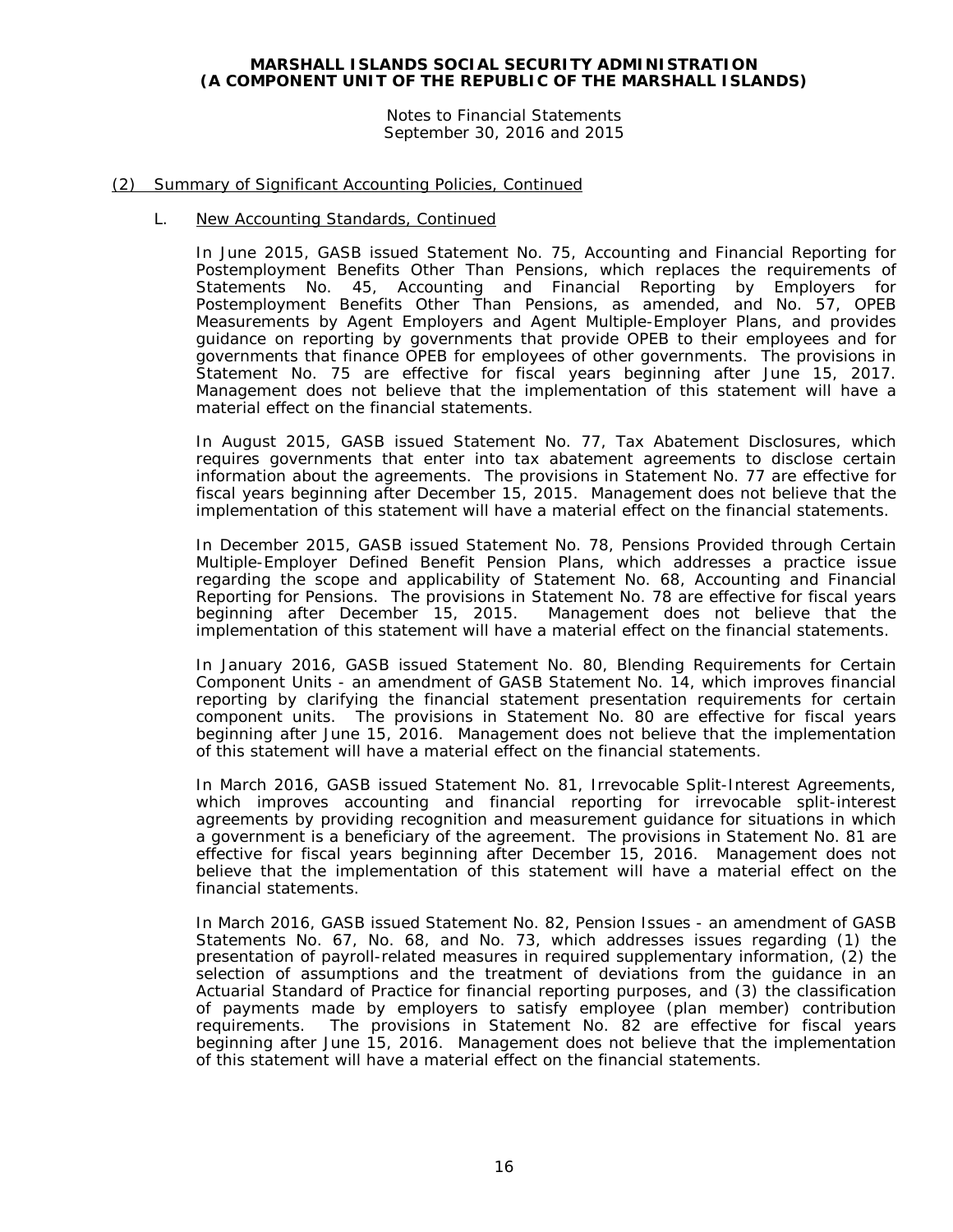Notes to Financial Statements September 30, 2016 and 2015

#### (2) Summary of Significant Accounting Policies, Continued

#### M. Estimates

The preparation of financial statements in accordance with accounting principles generally accepted in the United States of America requires management to make estimates and assumptions that affect the reported amounts of net position and disclosure of contingent assets and liabilities at the date of the financial statements and the reported amounts of revenues and expenses during the reporting period. Actual results could differ from those estimates.

#### (3) Prior Service Benefits Program

Under the terms of a Prior Service Claim Adjudication Service Agreement between MISSA and the Trust Territory Prior Service Trust Fund, MISSA is to provide for the processing of benefit claims and to assist in the monitoring of continuing eligibility under the Prior Service Program. The Prior Service Trust Fund Administration (PSTFA) will reimburse MISSA \$2,000 per annum plus an amount equal to eight percent of the total amount of automated and manual benefit payments. Any cost for MISSA personnel who assist in searching and locating prior service documents in cooperation with the Prior Service Administration will be reimbursed on a dollar for dollar basis.

On September 15, 2005, an agreement was entered into between the PSTFA Board and the U.S. Department of the Interior to delegate the Board's obligations to and responsibility for the enrollees eligible for the Prior Service Benefits Program to the Social Security Systems of the Republic of the Marshall Islands, the Republic of Palau, the Federated States of Micronesia, and the Retirement Fund of the Commonwealth of the Northern Mariana Islands. Based on the agreement, the Social Security Administration (SSA) of each Government shall be entitled to an administrative fee not to exceed 20% of the share of allocated funds.

MISSA assumed administrative functions and, for the years ended September 30, 2016 and 2015, received an allocation of \$39,400 and \$152,967, respectively, from PSTFA. Total benefits and administrative expenses for the years ended September 30, 2016 and 2015 amounted to \$117,759 and \$78,253, respectively. However, while MISSA accepts the liability for any amounts received, MISSA does not accept the obligation to pay future benefits unless additional funds are received from PSTFA. As of September 30, 2016, the amount of \$20,234 is available for future benefit payments under the Prior Service Benefits Program.

#### (4) Deposits and Investments

The deposit and investment policies of MISSA are governed by its enabling legislation. The Board is required to engage one or more fund custodians to assume responsibility for the physical possession of MISSA's investments. Legally authorized investments are as follows:

(i) Government obligations - Obligations issued or guaranteed as to principal and interest by the Government of Republic of the Marshall Islands (RepMar) or by the Government of the United States, provided that the total market value of the investments in obligations guaranteed by Government of RepMar shall at the time of purchase not exceed twenty-five percent (25%) of the total market value of all investments of MISSA, and further provided that the principal and interest on each obligation are payable in the currency of the United States.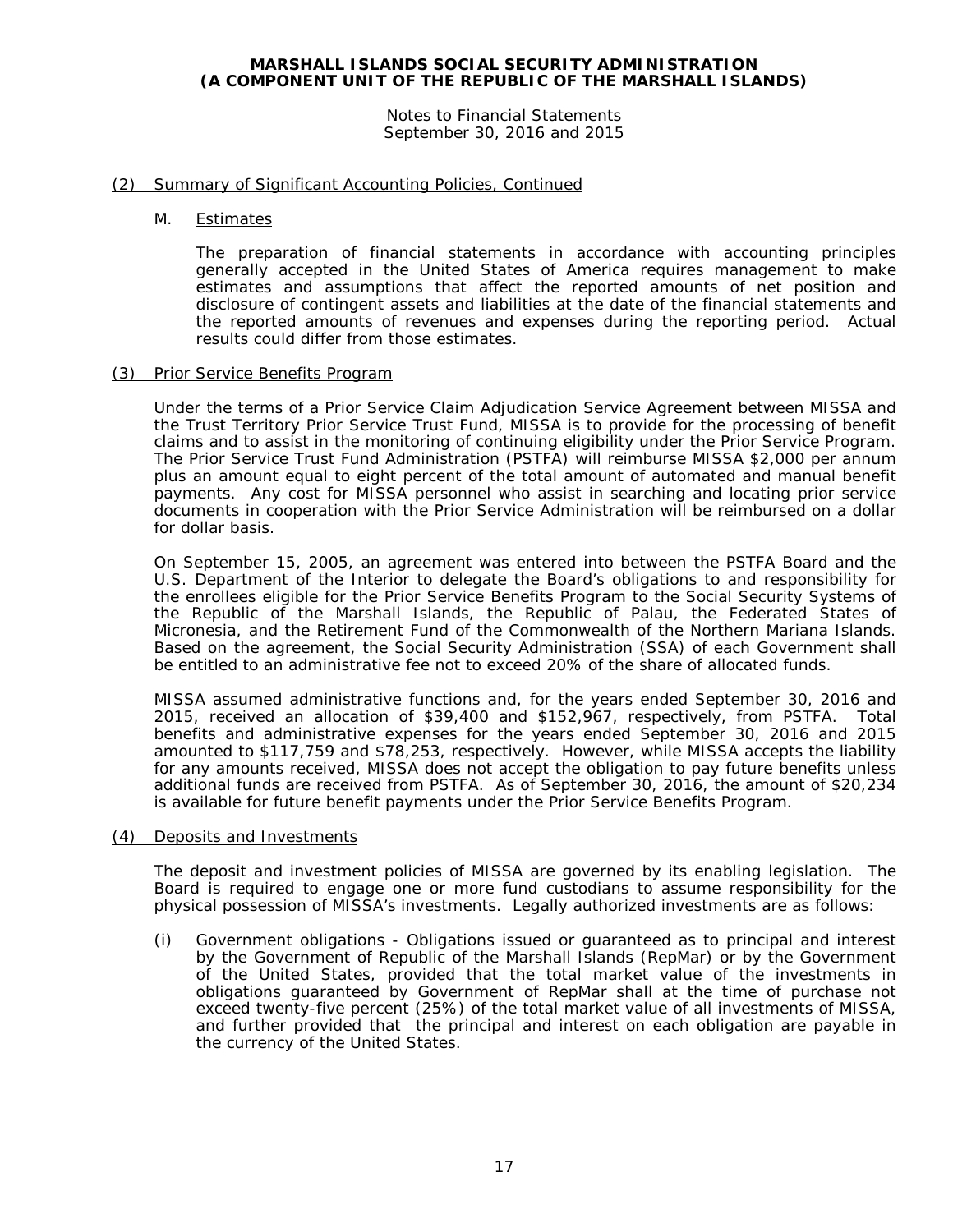Notes to Financial Statements September 30, 2016 and 2015

#### (4) Deposits and Investments, Continued

- (ii) Corporate obligations and mortgage-backed securities Obligations of any public or private entity or corporation created or existing under the laws of the RepMar or of the United States or any state, territory or commonwealth thereof, or obligations of any other government or economic community which are payable in United States dollars, or pass through and other mortgage-backed securities provided that the obligation is issued by an agency of the United States Government or is rated in one of the four highest categories by two nationally recognized rating agencies in the United States. No investment under this heading shall exceed five percent of the market value of the Retirement Fund or ten percent of the outstanding value of the issue at the time of purchase.
- (iii) Preferred and common stocks Shares of preferred or common stocks of any corporation created or existing under the laws of the RepMar or under the laws of the United States or any state, territory or commonwealth thereof provided that the purchase of such shares shall be considered reasonable and prudent by MISSA's investment advisor at the time of purchase, that not more than fifteen percent (15%) percent of the market value of the Retirement Fund shall be invested in the stock of any one corporation, and that not more than twenty-five percent (25%) percent of the market value of the Retirement Fund shall be invested in any one industry group.
- (iv) Insurance company obligations Contracts and agreements supplemental thereto providing for participation in one or more accounts of a life insurance company authorized to do business in the RepMar or in any state, territory or commonwealth of the United States provided that the total market value of these investments at no time shall exceed ten percent (10%) of all investments of the Retirement Fund.
- A. Deposits:

Custodial credit risk is the risk that in the event of a bank failure, MISSA's deposits may not be returned to it. Such deposits are not covered by depository insurance and are either uncollateralized or collateralized with securities held by the pledging financial institution or held by the pledging financial institution but not in the depositorgovernment's name. MISSA does not have a deposit policy for custodial credit risk.

As of September 30, 2016 and 2015, the carrying amount of MISSA's cash was \$970,364 and \$772,855, respectively, and the corresponding bank balances were \$1,278,170 and \$950,680, respectively. Of the bank balances, \$930,183 and \$363,357, respectively, were maintained in a financial institution subject to Federal Deposit Insurance Corporation (FDIC) insurance. The remaining amounts of \$347,987 and \$587,323, respectively, are maintained in a financial institution not subject to depository insurance. As of September 30, 2016 and 2015, bank deposits in the amount of \$250,000 were FDIC insured. MISSA does not require collateralization of its cash deposits; therefore, deposit levels in excess of FDIC insurance coverage are uncollateralized. Accordingly, these deposits are exposed to custodial credit risk.

B. Investments:

As of September 30, 2016 and 2015, investments in marketable securities are as follows:

|                       | 2016         | 2015         |
|-----------------------|--------------|--------------|
| Mutual funds          | \$44.715.832 | \$47,805,484 |
| Exchange Traded funds | 4.274.618    | 5.072.693    |
| Cash management funds | 276,230      | 53,257       |
|                       | \$49,266,680 | \$52.931.434 |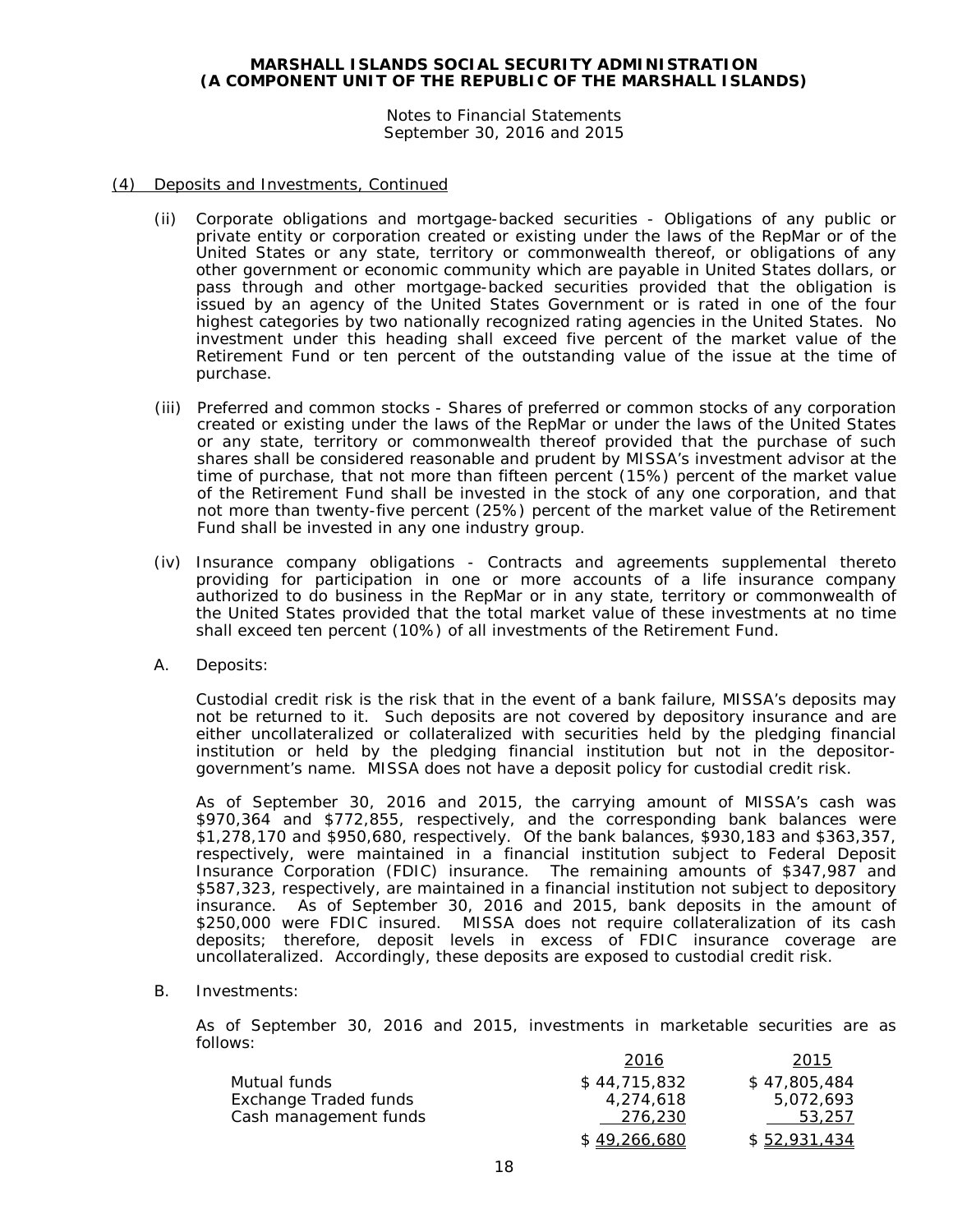Notes to Financial Statements September 30, 2016 and 2015

#### (4) Deposits and Investments, Continued

#### B. Investments, Continued

MISSA has the following recurring fair value measurements as of September 30, 2016 and 2015:

|                                         |                  |                      | Fair Value Measurements Using |              |
|-----------------------------------------|------------------|----------------------|-------------------------------|--------------|
|                                         |                  | <b>Quoted Prices</b> |                               |              |
|                                         |                  | In Active            | Significant                   |              |
|                                         |                  | Markets for          | Other                         | Significant  |
|                                         |                  | Identical            | Observable                    | Unobservable |
|                                         | September 30,    | Assets               | Inputs                        | Inputs       |
|                                         | 2016             | (Level 1)            | (Level 2)                     | (Level 3)    |
| Investments by fair value level:        |                  |                      |                               |              |
| Exchange Traded funds                   | \$<br>4,274,618  | 4,274,618<br>\$      | \$                            | \$           |
| Mutual funds                            | 44,715,832       | 44,715,832           |                               |              |
|                                         | 48,990,450       | 48,990,450<br>\$     | \$                            | \$           |
| Investments measured at amortized cost: |                  |                      |                               |              |
| Money market funds                      | 276,230          |                      |                               |              |
|                                         | 49,266,680<br>\$ |                      |                               |              |
|                                         |                  |                      |                               |              |
|                                         |                  |                      | Fair Value Measurements Using |              |
|                                         |                  | <b>Ouoted Prices</b> |                               |              |
|                                         |                  | In Active            | Significant                   |              |
|                                         |                  | Markets for          | Other                         | Significant  |
|                                         |                  | Identical            | Observable                    | Unobservable |
|                                         | September 30,    | Assets               | Inputs                        | Inputs       |
|                                         | 2015             | (Level 1)            | (Level 2)                     | (Level 3)    |
| Investments by fair value level:        |                  |                      |                               |              |
| Exchange Traded funds                   | \$<br>5,072,693  | \$<br>5,072,693      | \$                            | \$           |
| Mutual funds                            | 47,805,484       | 47,805,484           |                               |              |
|                                         | 52,878,177       | 52,878,177<br>\$     |                               | \$           |
| Investments measured at amortized cost: |                  |                      |                               |              |
| Money market funds                      | 53,257           |                      |                               |              |
|                                         | 52.931.434<br>\$ |                      |                               |              |

Additionally, MISSA owns 65,609 shares of common stock of Marshall Islands Holdings, Inc. (MIHI), which engages in all aspects of holding company activities in the RMI and which is the sole shareholder of Bank of Marshall Islands (BOMI).

MISSA also owns 3,000 shares of common stock of Marshall Islands Service Corporation (MISC), which is majority-owned by MIHI.

The investment in MIHI is accounted for on the equity method since the investment constitutes 38% ownership share as of September 30, 2016 and 2015. At September 30, 2016 and 2015, MISSA's investment in MIHI amounted to \$14,528,103 and \$13,427,578, respectively. The investment in MISC is stated at NAV. At September 30, 2016 and 2015, MISSA's investment in MISC amounted to \$30,000.

As of September 30, 2016 and 2015, MISSA maintained bank deposits with BOMI totaling \$347,987 and \$587,323, respectively. During the years ended September 30, 2016 and 2015, MISSA received cash dividend payments from MIHI of \$458,902.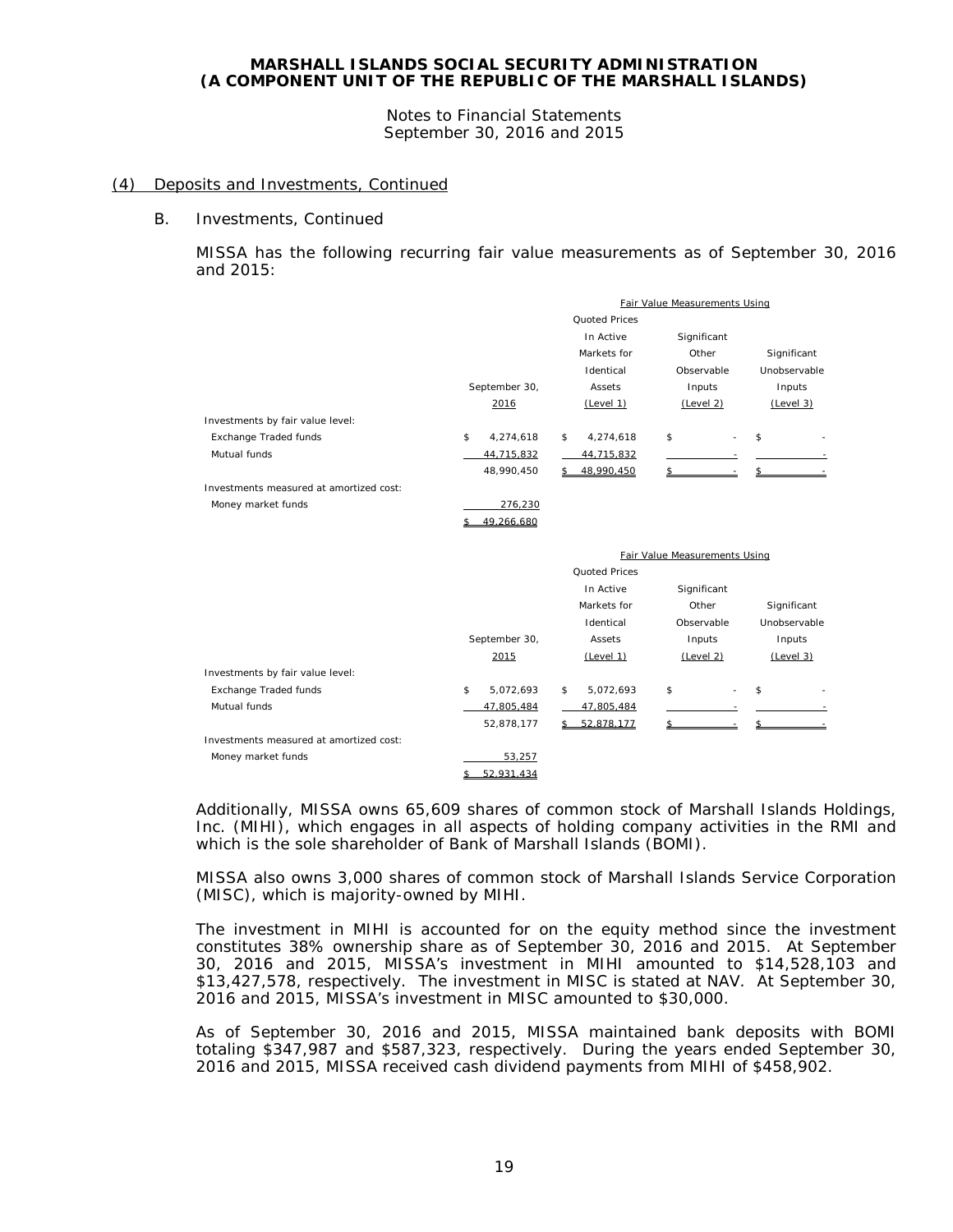Notes to Financial Statements September 30, 2016 and 2015

#### (4) Deposits and Investments, Continued

B. Investments, Continued

During the years ended September 30, 2016 and 2015, the total net increase in fair value of investments included \$1,559,427 and \$1,686,553, respectively, of equity in the net earnings of MIHI.

Credit risk for investments is the risk that an issuer or other counterparty to an investment will not fulfill its obligation. At September 30, 2016 and 2015, MISSA's investment portfolio did not include investments in debt securities. Accordingly, MISSA is not exposed to credit risk.

Custodial credit risk for investments is the risk that in the event of the failure of the counterparty to the transaction, MISSA will not be able to recover the value of investment or collateral securities that are in the possession of an outside party. MISSA's investments are held and administered by trustees. MISSA's custodian holds investment securities in MISSA's name. MISSA's custodian is not affiliated or related to investment brokers. Accordingly, these investments are not exposed to custodial credit risk.

Concentration of credit risk for investments is the risk of loss attributed to the magnitude of an entity's investment in a single issuer. GASB Statement No. 40 requires disclosure by issuer and amount of investments in any one issuer that represents five percent (5%) or more of total investments for MISSA. Investments issued or explicitly guaranteed by the U.S. government and investments in mutual funds, external investment pools, and other pooled investments are excluded from this requirement. There was no concentration of credit risk for investments as of September 30, 2016 and 2015.

Interest rate risk is the risk that changes in interest rates will adversely affect the fair value of debt instruments. MISSA does not have a formal investment policy that limits investment maturities as a means of managing its exposure to fair value losses arising from increasing interest rates. At September 30, 2016 and 2015, MISSA's investment portfolio did not include investments in debt securities. Accordingly, MISSA is not exposed to interest rate risk.

#### (5) Receivables

Receivables as of September 30, 2016 and 2015, including applicable allowances for doubtful accounts, are as follows:

|                                                    | 2016                                            | 2015                                          |
|----------------------------------------------------|-------------------------------------------------|-----------------------------------------------|
| Court judgments<br>Contributions<br>Notes<br>Other | \$5,112,148<br>3.474.638<br>1,031,762<br>78.994 | \$5,479,237<br>3,372,846<br>883,472<br>77,374 |
| Less allowance for doubtful accounts               | 9.697.542<br>(6,952,076)                        | 9,812,929<br>(7, 349, 713)                    |
|                                                    | \$2,745,466                                     | \$2,463,216                                   |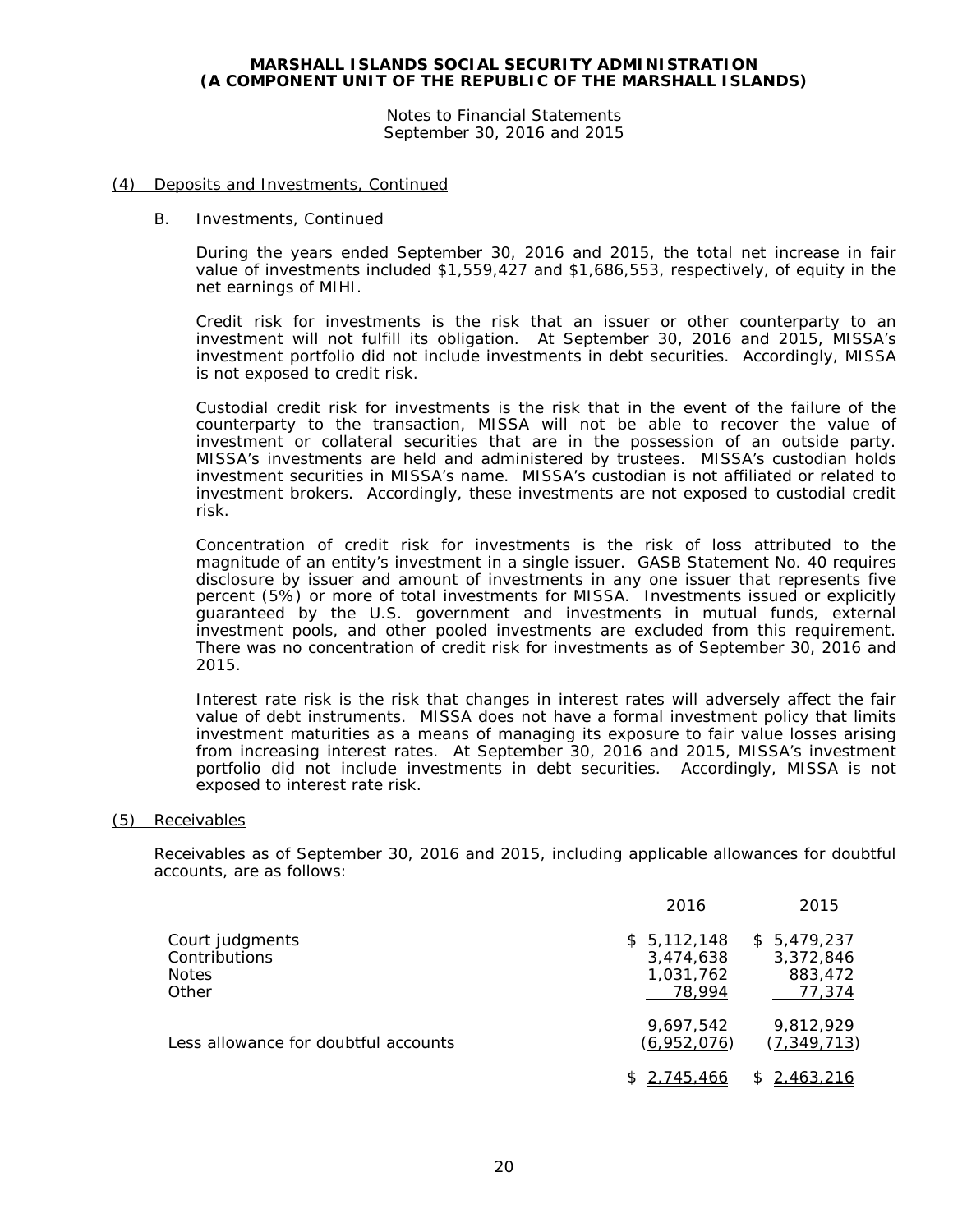Notes to Financial Statements September 30, 2016 and 2015

#### (5) Receivables, Continued

Court judgments receivable represents amounts due from employers for delinquent contributions that have been referred to attorneys for collection and have been adjudicated by the Court. These amounts are comprised of unpaid contributions together with penalties, interest, and attorney fees and are subject to interest of 9% per annum. Notes receivable represents amounts due from employers for delinquent contributions wherein the employer has entered into a promissory note agreement with MISSA with stipulated repayment terms and conditions, including interest of 12% per annum.

#### (6) Related Party Transactions

As of September 30, 2016 and 2015, MISSA recorded amounts payable to the Marshall Islands Health Fund of \$1,839,854 and \$2,647,044, respectively, which represented unremitted basic health fund employee and employer contributions collected by MISSA at the respective year ends. Such is included in the statements of fiduciary net position as due to affiliate.

#### (7) Capital Assets

Capital asset activity for the years ended September 30, 2016 and 2015, is as follows:

|                                                                                                     | October 1,<br>2015                                     | <b>Additions</b>                         | Retirements                           | September 30,<br>2016                                  |
|-----------------------------------------------------------------------------------------------------|--------------------------------------------------------|------------------------------------------|---------------------------------------|--------------------------------------------------------|
| Buildings and improvements<br>Computer equipment<br>Motor vehicles<br>Office equipment<br>Furniture | 511,597<br>\$<br>108,137<br>88,700<br>92,022<br>59,467 | \$<br>1,245<br>24,500<br>2,179<br>$\sim$ | \$<br>(17,900)                        | 511,597<br>\$<br>109,382<br>95,300<br>94,201<br>59,467 |
| Less accumulated depreciation                                                                       | 859,923                                                | 27,924                                   | (17,900)                              | 869,947                                                |
| and amortization                                                                                    | (787, 271)                                             | (35, 464)                                | 17,900                                | (804, 835)                                             |
|                                                                                                     | \$<br>72,652                                           | (7, 540)<br>\$                           | \$                                    | 65,112<br>\$                                           |
|                                                                                                     |                                                        |                                          |                                       |                                                        |
|                                                                                                     | October 1,<br>2014                                     | <b>Additions</b>                         | Retirements                           | September 30,<br>2015                                  |
| Buildings and improvements<br>Computer equipment<br>Motor vehicles<br>Office equipment<br>Furniture | \$511,597<br>110,507<br>108,350<br>82,370<br>59,167    | \$<br>1,330<br>16,798<br>300             | \$<br>(3,700)<br>(19,650)<br>(7, 146) | 511,597<br>\$<br>108,137<br>88,700<br>92,022<br>59,467 |
|                                                                                                     | 871,991                                                | 18,428                                   | (30, 496)                             | 859,923                                                |
| Less accumulated depreciation<br>and amortization                                                   | (785,840)                                              | (32, 138)                                | 30,707                                | ( <u>787,271</u> )                                     |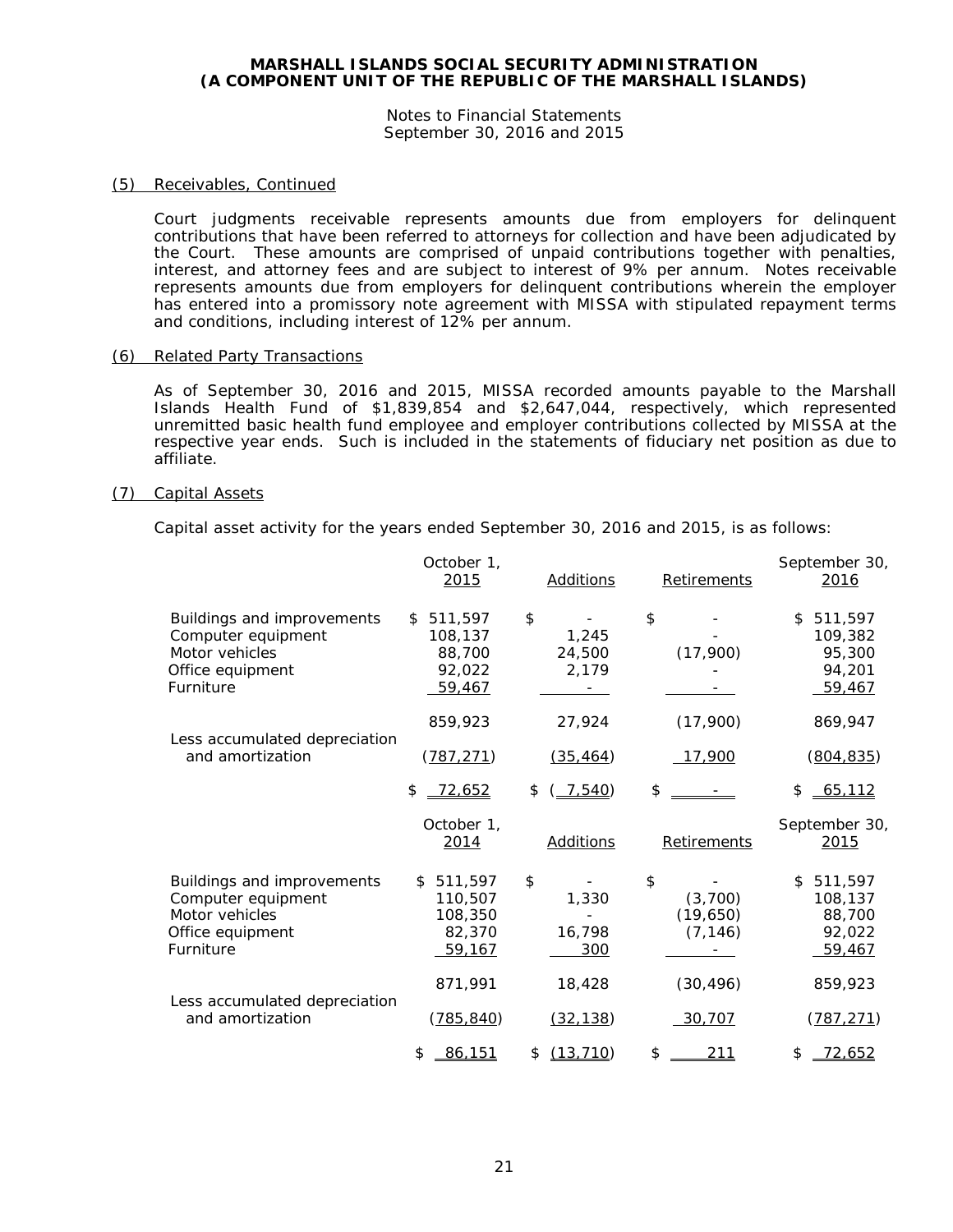Notes to Financial Statements September 30, 2016 and 2015

#### (8) Contingencies

In June 2016, MISSA obtained an actuarial valuation of the Retirement Fund as of October 1, 2014. The valuation reported actuarial accrued liabilities and market value of assets for the Retirement Fund of \$442,510,000 and \$72,367,000, respectively, as of October 1, 2014. The funded ratio of the Retirement Fund as of October 1, 2014 is 16%. As of September 30, 2016, MISSA recorded total fund equity of \$65,588,834 in the Retirement Fund, as funds available to fund future benefit obligations. These conditions indicate that MISSA may be unable to meet its future benefit obligations.

MISSA is of the opinion that there are outstanding contributions due to the Retirement Fund; however, a reasonable estimate of this amount cannot be made due primarily to noncompliance by employers.

#### (9) Risk Management

MISSA is exposed to various risks of loss related to torts; theft of, damage to, and destruction of assets; errors and omissions; injuries to employees; and natural disasters. MISSA has elected to purchase commercial insurance from independent third parties for the risks of loss to which it is exposed. Settled claims resulting from these risks have not exceeded commercial insurance coverage in any of the past three fiscal years. MISSA is also exposed to investment risk. This risk is limited by diversification of the portfolio, establishment and monitoring of investment policies and guidelines, and monitoring of investment performance. In addition, investment consultants monitor MISSA's activities and advise the Board of Directors.

#### (10) Subsequent Events

On November 18, 2016, MISSA's Board of Directors authorized and approved the withdrawal of \$2,000,000 from MISSA's investments to fund benefit payments.

On February 28, 2017, the Nitijela amended Public Law 2016-26 *Social Security (Amendment) Act 2016* through Public Law 2017-30 *Social Security (Amendment) Act 2017* with an effective date of March 6, 2017.

Subsequent to year end, MISSA received \$2,300,000 from RepMar for the purpose of funding benefit payments.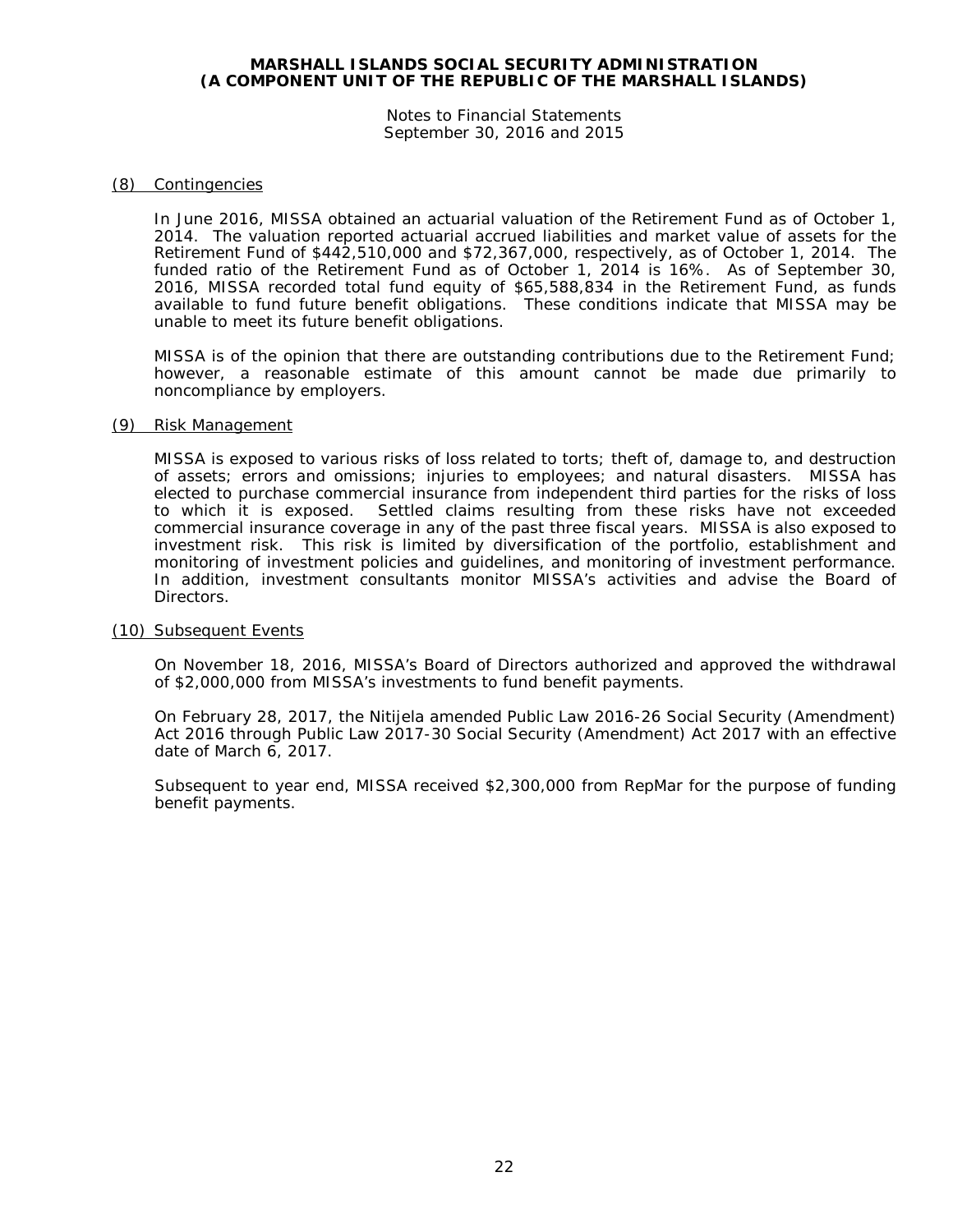#### Combining Statement of Fiduciary Net Position September 30, 2016

|                                              | Retirement<br>Fund       | <b>Prior Service</b><br>Fund | <b>Total Before</b><br>Elimination | Elimination | Total                    |
|----------------------------------------------|--------------------------|------------------------------|------------------------------------|-------------|--------------------------|
| <b>ASSETS</b>                                |                          |                              |                                    |             |                          |
| Cash                                         | \$<br>947,591            | \$<br>22,773                 | \$<br>970,364                      | \$          | \$<br>970,364            |
| Receivables, net:<br>Contributions           | 1,951,979                |                              | 1,951,979                          |             |                          |
| Other                                        | 792,892                  | 600                          | 793,492                            | (5)         | 1,951,979<br>793,487     |
| Total receivables, net                       | 2,744,871                | 600                          | 2,745,471                          | (5)         | 2,745,466                |
| Investments:                                 |                          |                              |                                    |             |                          |
| Cash management                              | 276.230                  |                              | 276,230                            |             | 276,230                  |
| <b>Stocks</b><br>Mutual funds                | 18,832,721<br>44,715,832 |                              | 18,832,721<br>44,715,832           |             | 18,832,721<br>44,715,832 |
| <b>Total investments</b>                     | 63,824,783               |                              | 63,824,783                         |             | 63,824,783               |
| Capital assets, net                          | 65,112                   |                              | 65,112                             |             | 65,112                   |
| <b>Total assets</b>                          | 67,582,357               | 23,373                       | 67,605,730                         | (5)         | 67,605,725               |
| <b>LIABILITIES</b>                           |                          |                              |                                    |             |                          |
| Accounts payable                             | 80.118                   |                              | 80,118                             |             | 80,118                   |
| Other liabilities and accruals               | 73,551                   | 3,139                        | 76,690                             | (5)         | 76,685                   |
| Due to affiliate                             | 1,839,854                |                              | 1,839,854                          |             | 1,839,854                |
| <b>Total liabilities</b>                     | 1,993,523                | 3,139                        | 1,996,662                          | (5)         | 1,996,657                |
| <b>NET POSITION</b>                          |                          |                              |                                    |             |                          |
| Held in trust for retirement, disability and |                          |                              |                                    |             |                          |
| survivors' benefits                          | 65,588,834<br>\$         | \$<br>20,234                 | \$<br>65,609,068                   | \$          | 65,609,068<br>S.         |

See Accompanying Independent Auditors' Report.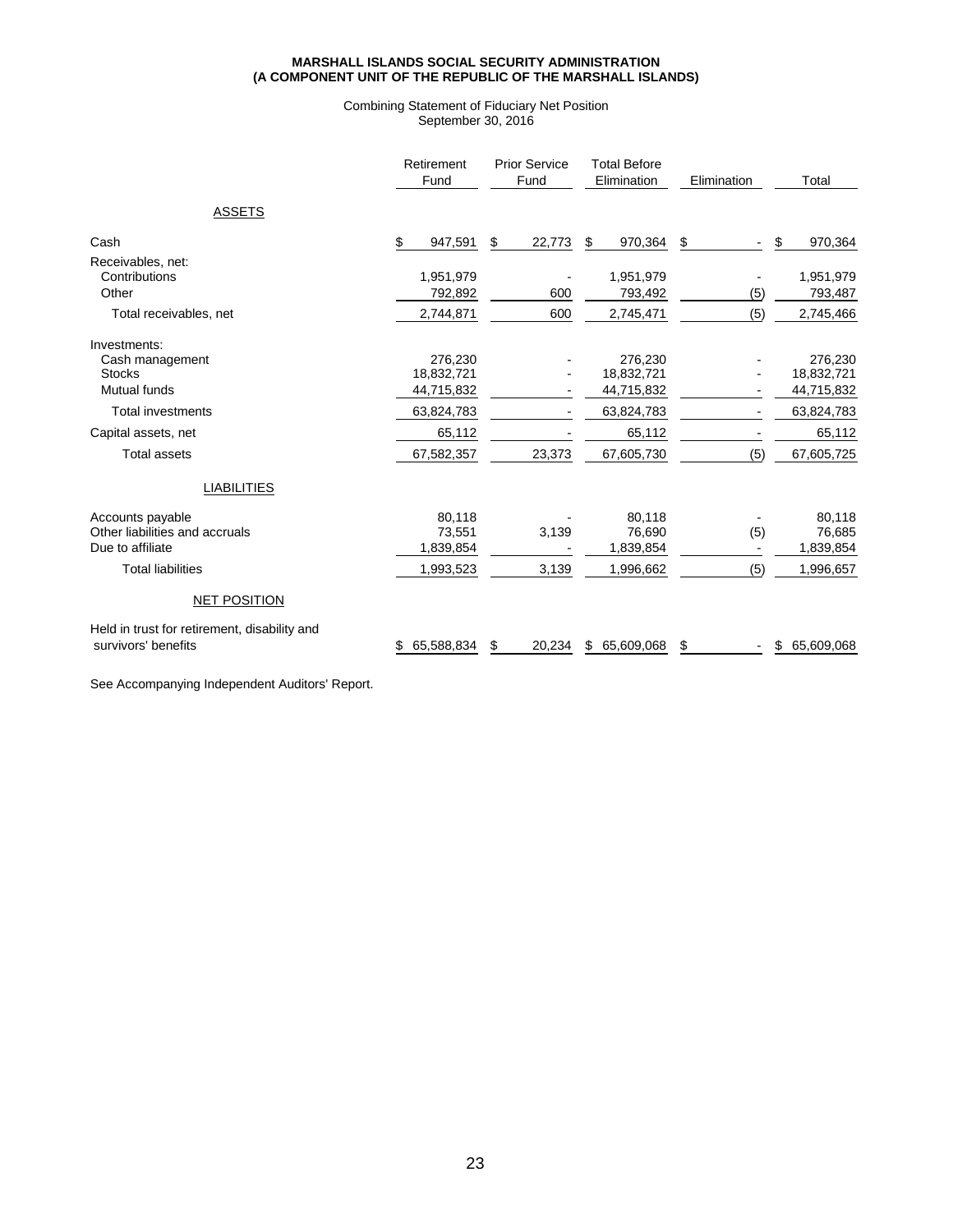#### Combining Statement of Changes in Fiduciary Net Position Year Ended September 30, 2016

|                                                     | Retirement<br>Fund | <b>Prior Service</b><br>Fund | <b>Total Before</b><br>Elimination | Elimination | Total            |
|-----------------------------------------------------|--------------------|------------------------------|------------------------------------|-------------|------------------|
| Additions:                                          |                    |                              |                                    |             |                  |
| Contributions:<br>Private employees                 | \$<br>9,593,133    | \$                           | \$<br>9,593,133                    | - \$        | \$<br>9,593,133  |
| Government employees                                | 4,519,820          |                              | 4,519,820                          |             | 4,519,820        |
| Penalties and interest                              | 721,491            |                              | 721,491                            |             | 721,491          |
| <b>Total contributions</b>                          | 14,834,444         |                              | 14,834,444                         |             | 14,834,444       |
| Add recovery from doubtful accounts                 | 397,637            |                              | 397,637                            |             | 397,637          |
| Net contributions income                            | 15,232,081         |                              | 15,232,081                         |             | 15,232,081       |
| Investment income:                                  |                    |                              |                                    |             |                  |
| Net change in the fair value of investments         | 3,267,199          |                              | 3,267,199                          |             | 3,267,199        |
| <b>Dividends</b>                                    | 1,560,416          |                              | 1,560,416                          |             | 1,560,416        |
| Interest                                            | 3,301              |                              | 3,301                              |             | 3,301            |
| Total investment income<br>Less investment expense: | 4,830,916          |                              | 4,830,916                          |             | 4,830,916        |
| Investment management and custodial fees            | 131,161            |                              | 131,161                            |             | 131,161          |
| Net investment income                               | 4,699,755          |                              | 4,699,755                          |             | 4,699,755        |
| Other additions                                     | 231,227            | 39,400                       | 270,627                            | (19, 590)   | 251,037          |
| <b>Total additions</b>                              | 20,163,063         | 39,400                       | 20,202,463                         | (19, 590)   | 20,182,873       |
| Deductions:<br>Benefit payments:                    |                    |                              |                                    |             |                  |
| Retirement                                          | 12,785,644         | 36,139                       | 12,821,783                         |             | 12,821,783       |
| <b>Survivors</b>                                    | 6,512,043          | 61,993                       | 6,574,036                          |             | 6,574,036        |
| <b>Disability</b>                                   | 831,539            |                              | 831,539                            |             | 831,539          |
| Lump sum                                            | 205,965            |                              | 205,965                            |             | 205,965          |
| Total benefit payments                              | 20,335,191         | 98,132                       | 20,433,323                         |             | 20,433,323       |
| Administrative                                      | 972,841            | 19,627                       | 992,468                            | (19,590)    | 972,878          |
| <b>Total deductions</b>                             | 21,308,032         | 117,759                      | 21,425,791                         | (19, 590)   | 21,406,201       |
| Change in net position                              | (1, 144, 969)      | (78, 359)                    | (1,223,328)                        |             | (1,223,328)      |
| Net position at beginning of year                   | 66,733,803         | 98,593                       | 66,832,396                         |             | 66,832,396       |
| Net position at end of year                         | 65,588,834<br>\$   | 20,234<br>\$                 | \$<br>65,609,068                   | \$          | \$<br>65,609,068 |

See Accompanying Independent Auditors' Report.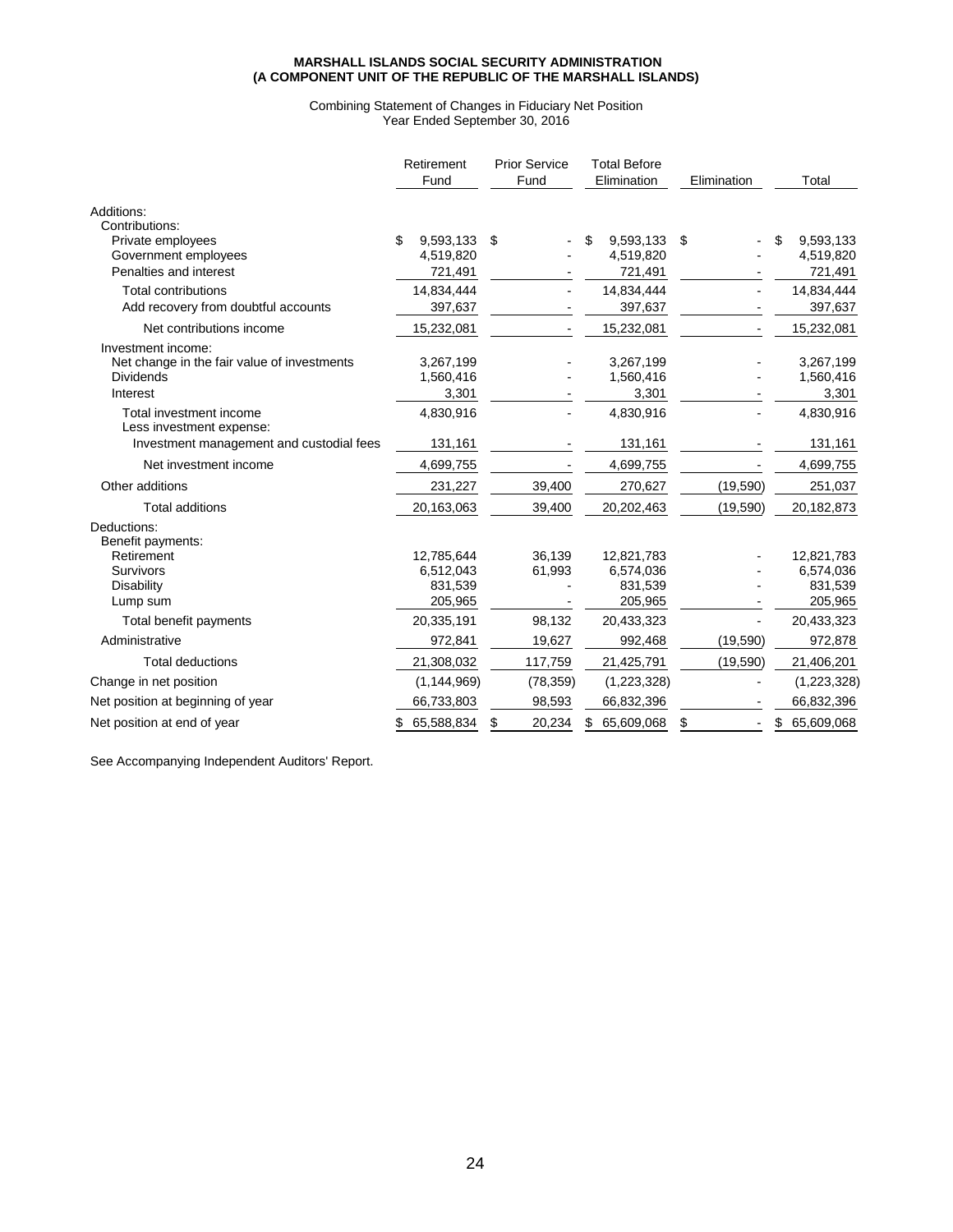# **Deloitte.**

Deloitte & Touche LLP 361 South Marine Corps Drive Tamuning, GU 96913 USA

Tel: +1 (671) 646-3884 Fax: +1 (671) 649-4265

www.deloitte.com

#### **INDEPENDENT AUDITORS' REPORT ON INTERNAL CONTROL OVER FINANCIAL REPORTING AND ON COMPLIANCE AND OTHER MATTERS BASED ON AN AUDIT OF FINANCIAL STATEMENTS PERFORMED IN ACCORDANCE WITH**  *GOVERNMENT AUDITING STANDARDS*

Board of Directors Marshall Islands Social Security Administration:

We have audited, in accordance with the auditing standards generally accepted in the United States of America and the standards applicable to financial audits contained in *Government Auditing Standards* issued by the Comptroller General of the United States, the financial statements of the Marshall Islands Social Security Administration (MISSA), which comprise the statement of fiduciary net position as of September 30, 2016, and the related statement of changes in fiduciary net position for the year then ended, and the related notes to the financial statements, and have issued our report thereon dated June 23, 2017.

#### **Internal Control Over Financial Reporting**

In planning and performing our audit of the financial statements, we considered MISSA's internal control over financial reporting (internal control) to determine the audit procedures that are appropriate in the circumstances for the purpose of expressing our opinion on the financial statements, but not for the purpose of expressing an opinion on the effectiveness of MISSA's internal control. Accordingly, we do not express an opinion on the effectiveness of MISSA's internal control.

A *deficiency in internal control* exists when the design or operation of a control does not allow management or employees, in the normal course of performing their assigned functions, to prevent, or detect and correct, misstatements on a timely basis. A *material weakness* is a deficiency, or a combination of deficiencies, in internal control, such that there is a reasonable possibility that a material misstatement of the entity's financial statements will not be prevented, or detected and corrected on a timely basis. A *significant deficiency* is a deficiency, or a combination of deficiencies, in internal control that is less severe than a material weakness, yet important enough to merit attention by those charged with governance.

Our consideration of internal control was for the limited purpose described in the first paragraph of this section and was not designed to identify all deficiencies in internal control that might be material weaknesses or significant deficiencies. Given these limitations, during our audit we did not identify any deficiencies in internal control that we consider to be material weaknesses. However, material weaknesses may exist that have not been identified.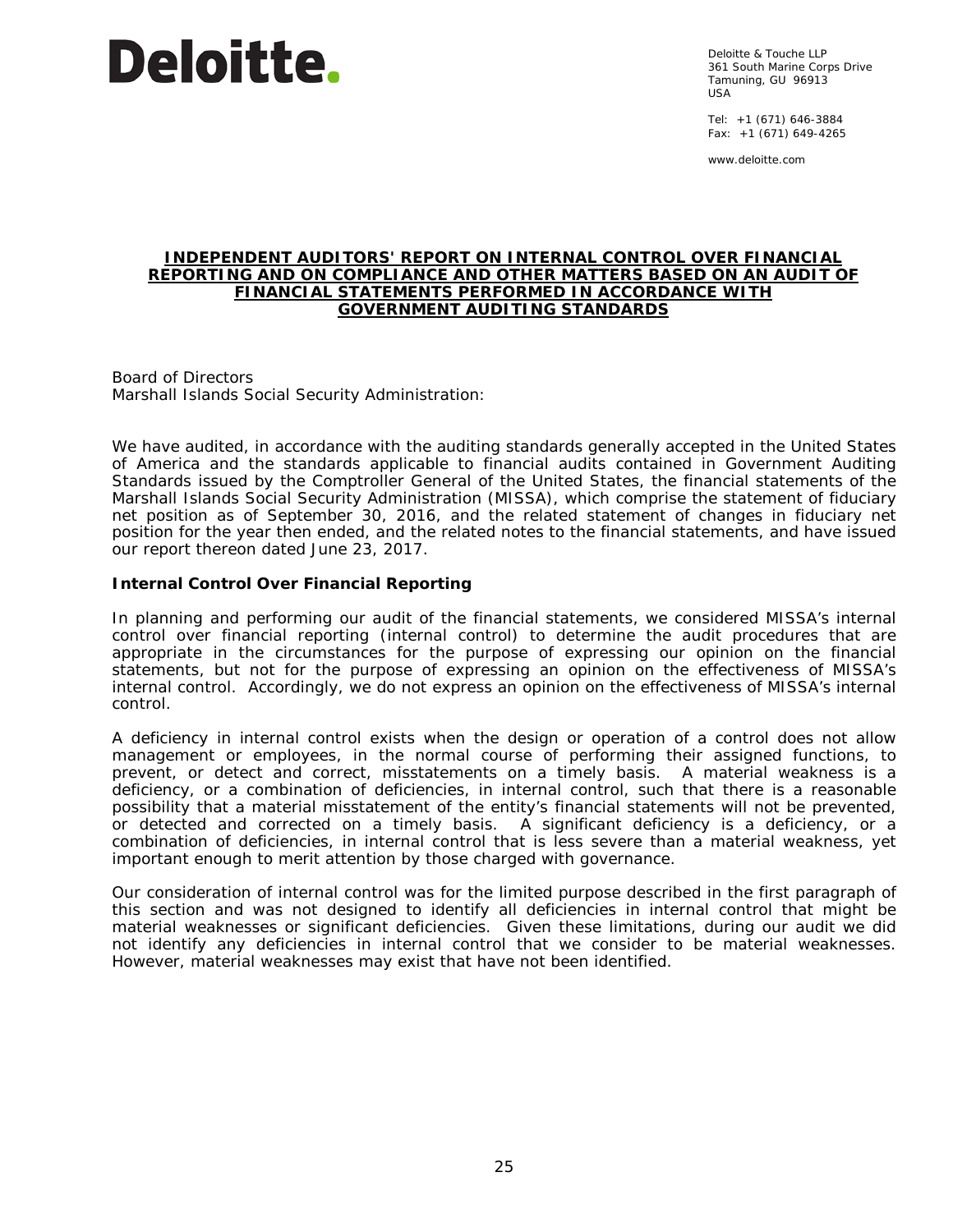

#### **Compliance and Other Matters**

As part of obtaining reasonable assurance about whether MISSA's financial statements are free from material misstatement, we performed tests of its compliance with certain provisions of laws, regulations, contracts, and grant agreements, noncompliance with which could have a direct and material effect on the determination of financial statement amounts. However, providing an opinion on compliance with those provisions was not an objective of our audit, and accordingly, we do not express such an opinion. The results of our tests disclosed no instances of noncompliance or other matters that are required to be reported under *Government Auditing Standards*.

#### **Purpose of this Report**

The purpose of this report is solely to describe the scope of our testing of internal control and compliance and the results of that testing, and not to provide an opinion on the effectiveness of the entity's internal control or on compliance. This report is an integral part of an audit performed in accordance with *Government Auditing Standards* in considering the entity's internal control and compliance. Accordingly, this communication is not suitable for any other purpose.

Harlet

June 23, 2017